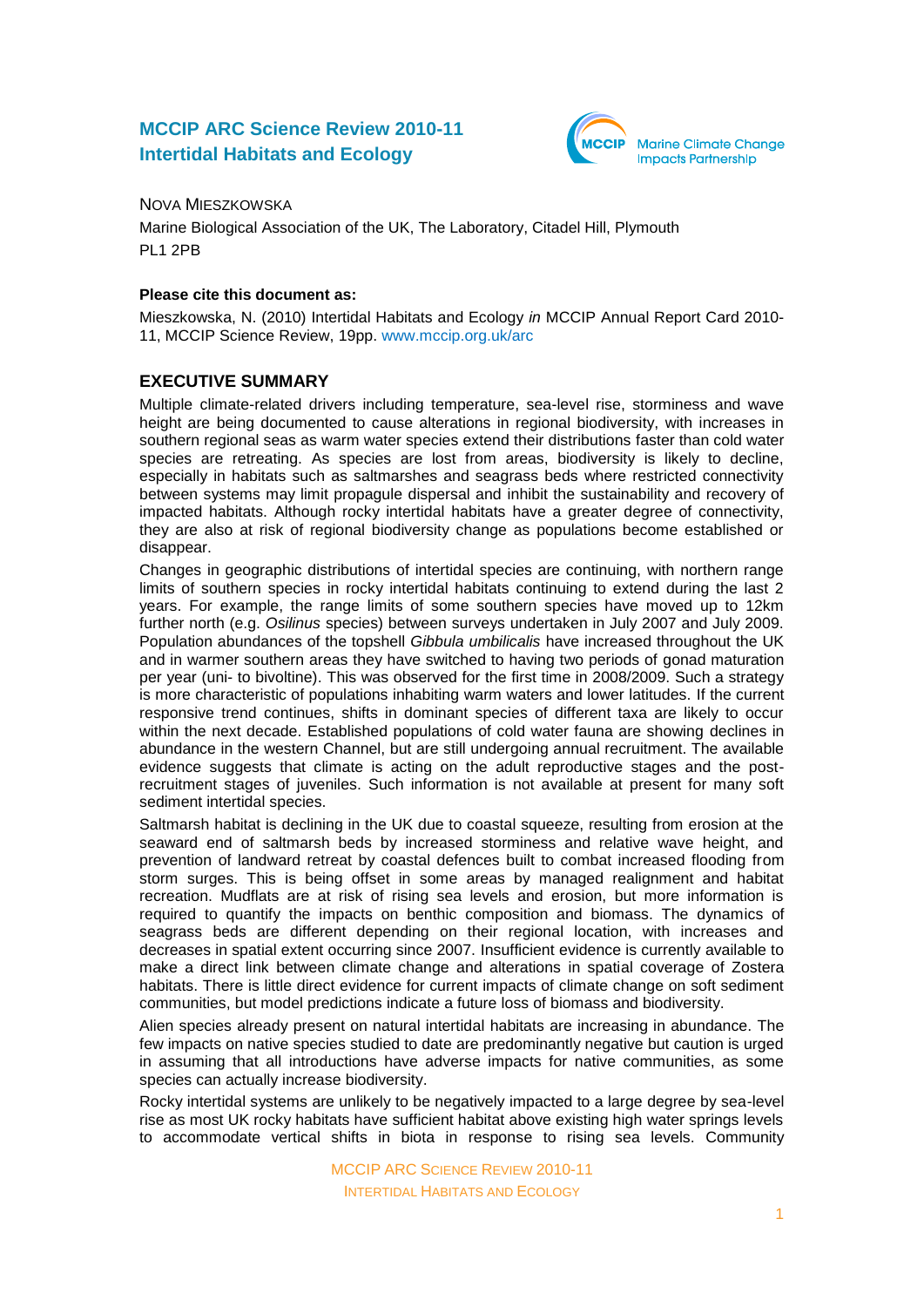compositions are changing due to loss or gain of species and changes in relative dominance, which have the potential to alter structure and functioning of rocky ecosystems. Artificial 'stepping stones' created by increasing numbers of coastal defences along areas of soft sediment coastline have led to species artificially extending their range and subsequent colonisation of natural shores beyond these regions, and more species are expected to use this route across areas of unsuitable habitat in the future.

# **FULL REVIEW**

### **1. What is already happening?**

Intertidal habitats exist at the margin of the terrestrial and marine realms, and species occupying these ecosystems are subject to environmental challenges posed by both regimes. Diurnal tidal cycles and seasonal fluctuations in sea and air temperature mean that intertidal organisms are subject to thermal extremes: fluctuations in environmental temperature in the order of 25 °C can be experienced over a single tidal cycle. Additional stressors such as desiccation, current and wave forces, rapid fluctuations in salinity, oxygen availability and nutrient levels mean that organisms are often living close to their physiological tolerance limits, and are thus sensitive to further changes in aerial and aquatic regimes driven by global warming.

Climate has a pervasive influence at all levels of organisation in biotic systems because of temperature-dependent processes from enzyme reactions through to ecosystems (Cain, 1944; Atkinson *et al*., 1987; Stenseth *et al.*, 2002). Marine ectotherms respond faster than terrestrial species to environmental change as the typically short lifespans and sessile or sedentary nature of the adult and juvenile stages prevent escape from changing environmental regimes (Carr *et al.*, 2003, Helmuth & Denny, 2003). Intertidal invertebrates and macroalgae occupy low trophic levels and are responding quicker to alterations in climate than species at higher trophic levels (e.g. Smith, 1985; Barlow *et al.*, 1998; Jenouvrier *et al.,* 2003). They often show the first response in a cascade of effects up the food chain and are therefore sentinels of climate change impacts. In addition to temperature, several other climate-related drivers are also impacting, or are highly likely to have adverse effects upon coastal habitats including sea-level rise, increases in relative wave height and storminess, and the associated secondary effects arising from adaptation and mitigation activities in coastal regions. The evidence base for these is far less than for temperature–related impacts to date, but increasing research and monitoring efforts are demonstrating that intertidal habitats are already being impacted by several aspects of global environmental change.

#### **Saltmarshes**

Coastal saltmarshes (also known as 'merse' in Scotland) are concentrated at the landward edge of intertidal regions within estuaries and sheltered water bodies around the UK. They account for approximately 24% of the English coastline, 11% of the Welsh coastline and 3% of the Scottish coastline [\(www.ukbap.org.uk/](http://www.ukbap.org.uk/PriorityHabitats.aspx) [PriorityHabitats.aspx\)](http://www.ukbap.org.uk/PriorityHabitats.aspx). They are important breeding and refuge habitats for waterbirds and fishes and are a winter food source for passerines. Brackishwater regions of saltmarsh often have high plant diversity, are important habitats for invertebrate function and fish nursery grounds. Several terrestrial BAP species are also resident within saltmarsh systems. Saltmarshes in the UK are therefore designated as a BAP Priority Habitat, feature in Annex I of the Habitats Directive and are proposed for the OSPAR Threatened and/or declining Species and Habitats List (European Commission, 1992; OSPAR, 2008a). Many are listed as SSSIs, ten areas have been proposed as Special Areas of Conservation (SACs) and 27 major saltmarsh sites have been included in Special Protection Areas (SPAs).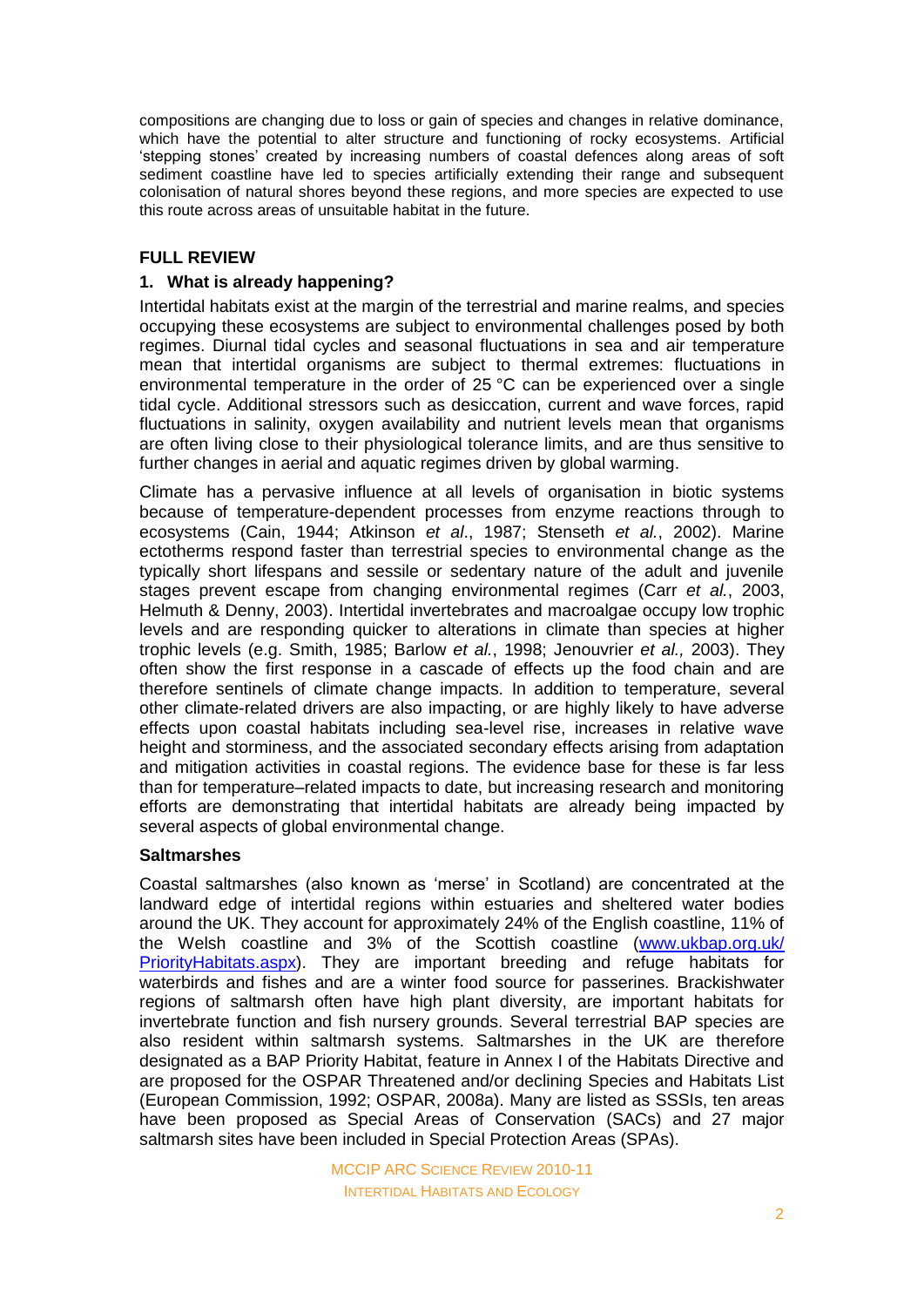Saltmarsh habitats function as a natural climate change mitigation measure due to their capacity as carbon sinks. Vegetation sequesters carbon, which is subsequently buried as the sediment accretes, at rates ranging from 30-343g carbon per square metre per year (Chmura *et al*., 2003). These habitats act as natural buffers against wave energy and flooding of low-lying land by seawater incursions. Awareness of the important role they play in flood defence has led to recognition within UK flood risk management and saltmarsh redevelopment plans (DEFRA, 2007; Nottage & Robertson, 2005).

The most recent Biodiversity Action Plan review in 2008 documents the status and extent of saltmarsh habitats as still in decline [\(www.ukbap.org.uk/](http://www.ukbap.org.uk/PriorityHabitats.aspx) [PriorityHabitats.aspx\)](http://www.ukbap.org.uk/PriorityHabitats.aspx). Isostatic rebound, sea-level rise and increased storminess are all thought to be factors that have increased the rate of erosion during the 2000s. There is evidence to suggest that a single storm event can trigger saltmarsh erosion, which then continues through internal processes which operate independently of external drivers (Van der Koppell *et al.,* 2005). Many saltmarshes are subject to erosion at the seaward edges due to high wave energy environments and coastal squeeze due to fixed flood defences and other artificial structures on the landward side. Few other links have been made between saltmarsh erosion and climate change, but lack of sediment supply due to coastal defence construction may be a secondary impact of adaptational measures being taken to combat climate change. The BRANCH assessment of the vulnerability of saltmarsh and mudflats in NW Europe showed how population increases and coastal defences have led to significant increases in the areas of both habitats in the high and very high vulnerability classes (Zhang *et al.*, 2007). The most recent estimate of the rate of saltmarsh loss to erosion is 100 hectares per year in the UK [\(www.ukbap.org.uk/PriorityHabitats.aspx\)](http://www.ukbap.org.uk/PriorityHabitats.aspx).

#### *Regional differences*

Net erosion has occurred in recent decades in the western Channel, Celtic Sea and South-West Approaches and the Eastern English Channel regional seas areas (Allen, 1990). In the Western Channel, some saltmarsh habitat has disappeared completely [\(www.ukbap.org.uk/PriorityHabitats.aspx\)](http://www.ukbap.org.uk/PriorityHabitats.aspx). Multiple causes have been identified, including temperature increases, sea-level rise, coastal squeeze (most pronounced in the southern North Sea and eastern English Channel regional seas) and isostatic rebound (lowering of land levels in the eastern English Channel region and raising around the Scottish Continental Shelf regional sea). The Severn Estuary system reached its maximum carrying capacity for saltmarsh in the 1980s and has been retreating inland since then as part of the continuing rise in sea levels (Allen, 1990). An increase in storm surge and relative wave height, and associated increases in wave energy have already been demonstrated to be contributing to saltmarsh retreat in the Irish Sea (Wheeler *et al.*, 1999; Devoy, 2008). Not all saltmarshes are retreating. Many that are located in north-west England and the Dyfi estuary in west Wales are showing a recent trend of accretion over the past two decades with the prevalence of coarse sediment and isostatic uplift cited as factors counterbalancing sea-level rise (Shi, 1993; [www.ukbap.org.uk/PriorityHabitats.aspx\)](http://www.ukbap.org.uk/PriorityHabitats.aspx). Saltmarsh in the Bury Inlet is accreting in most places, but the north-eastern boundary is eroding downstream of the Loughor Bridge (CCW, unpublished data). Sediment supply has been demonstrated to maintain elevation of marsh in southeast Essex with sea-level rise rates of 3 m per year in the 1980s, indicating that saltmarsh systems may be able to withstand future sea-level rise as long as sedimentation rates are sufficiently high (Reed, 1988).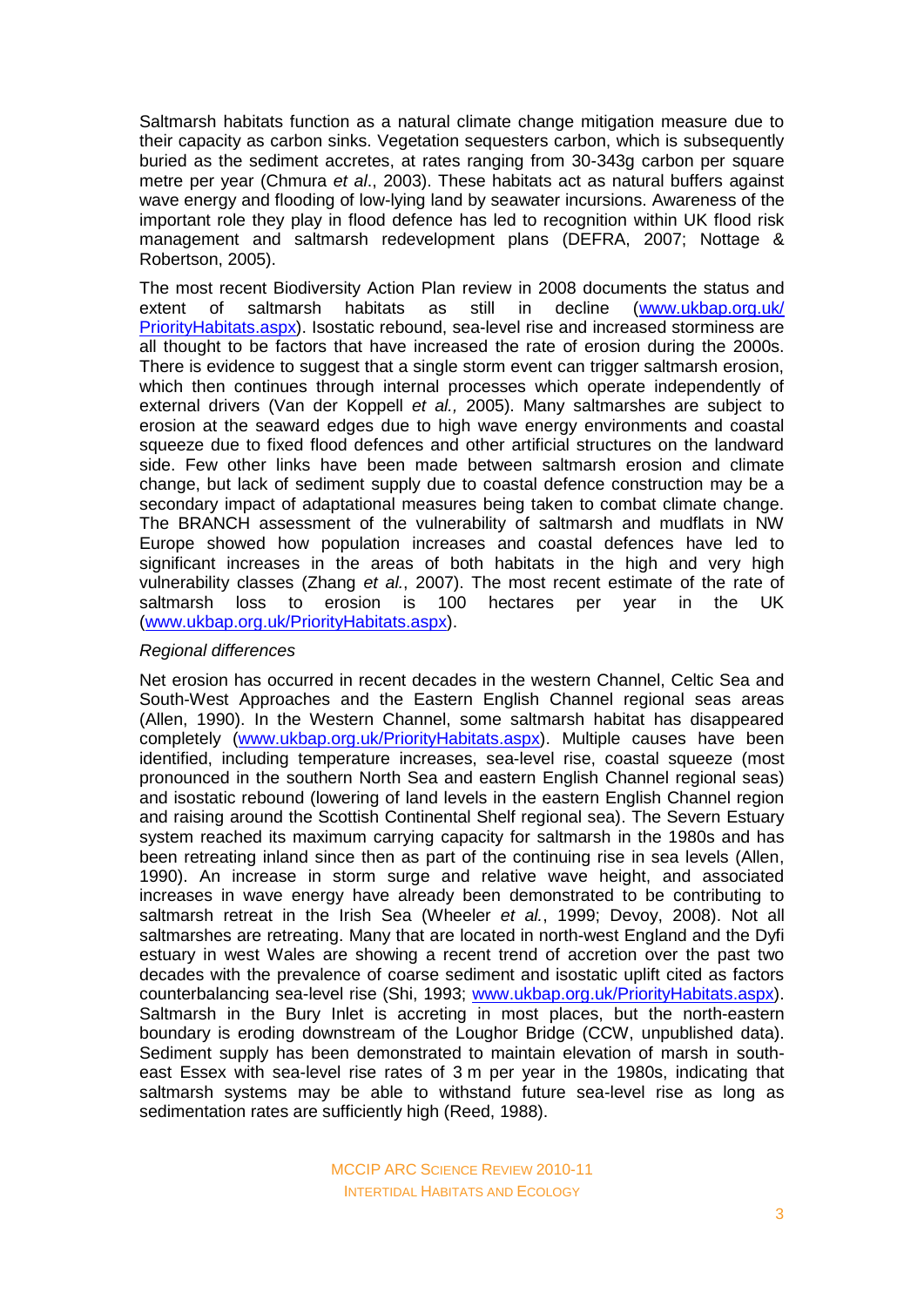### **Intertidal mudflats**

Intertidal mudflats are predominantly located in the middle reaches of estuaries but also occur in other sheltered coastal areas. They are closely interlinked with saltmarsh habitats, which often form the border at the upper limit, and dissipate wave energy, reducing erosion risk for these sensitive habitats. Intertidal mudflats are listed as an Annex 1 habitat in the Habitats Directive, are a UKBAP Priority Habitat and are nominated for the OSPAR List of Threatened and Endangered Species and Habitats (European Commission, 1992; OSPAR, 2008a; [www.ukbap.org.uk/](http://www.ukbap.org.uk/PriorityHabitats.aspx) [PriorityHabitats.aspx\)](http://www.ukbap.org.uk/PriorityHabitats.aspx). They are created by deposition of fine particulate sediments such as silts and clays (less than 0.063mm diameter) up to sandy gravels in low energy environments.

Climatic drivers are changing the geomorphology of open coast sediment systems via increasing wave height and storm surge and increased water depth. The morphodynamic state of beaches is being altered by increases in storm frequency and greater wave energy, which cause steepening of the beach slope and a change in the sediment particle composition towards coarser particles. In Charting Progress 2, the Southern North Sea, Eastern Channel, Western Channel and Celtic Sea and Irish Sea are all currently assessed as having large areas of intertidal sediments negatively affected by anthropogenic impacts (Benjamins *et al*., 2010). Climate is a contributing factor, but existing data from monitoring surveys cannot accurately separate the various effects of climate, such as temperature and sea level rise with from other factors such as damage from scallop fishing gear and bait digging.

### **Seagrass Beds**

Seagrass beds occur in soft sediments within sheltered intertidal and shallow subtidal areas where there is protection from wave action. Seagrass plants stabilise sediment and provide a three-dimensional habitat for epifauna and flora and a sheltered environment for juvenile fish and cephalopods. They provide a major food resource for waterbirds, and the dead plant matter is a large organic source for intertidal benthic systems (Barnes & Hughes, 1982). Breeding populations of spiny and shortnosed seahorses, two species of pipefish, *Entelurus aequoraeus* and *Sygnathus typhle* are almost totally restricted to seagrass beds (OSPAR, 2008b). The productivity rate of seagrass beds (i.e. growth of new plant material) can reach 2g of carbon per square metre per day during the temperate growing season (OSPAR, 2008b) with high biomass of up to 5kg per m<sup>2</sup> (Barnes & Hughes, 1982). Zostera beds are therefore important habitats that support a biodiverse community, including nationally rare species, and are an important source of carbon to intertidal and subtidal coastal systems.

MCCIP ARC SCIENCE REVIEW 2010-11 Seagrass beds are under threat from multiple anthropogenic pressures. The species *Zostera marina, Zostera marina var. angustifolia* and *Zostera noltii* occur in UK regional seas. They are individually classified as scarce [\(http://www.ukbap.org.uk/PriorityHabitats.aspx\)](http://www.ukbap.org.uk/KPlans.aspx?ID=33), and the overall status of seagrass beds in the UK is considered to be degraded (Wilding *et al.*, 2009). Loss and fragmentation of seagrass beds via nutrient loading and turbidity are the main drivers of decline globally (Short & Neckles, 1999). Pressure from activities such as land reclaim, coastal development and localised activities including recreational boat mooring and bait digging are a major cause of physical disturbance and damage to seagrass beds in UK regional seas (Wilding *et al.,* 2009). Physical disturbance and removal of seagrass habitat decreases the diversity and biomass of associated epifauna (Reed & Hovel, 2006). *Zostera* beds of even small spatial extent support such a higher biodiversity than the surrounding sediment that they are still classified as being of conservation importance (Hirst & Atrill, 2008). There is no published

INTERTIDAL HABITATS AND ECOLOGY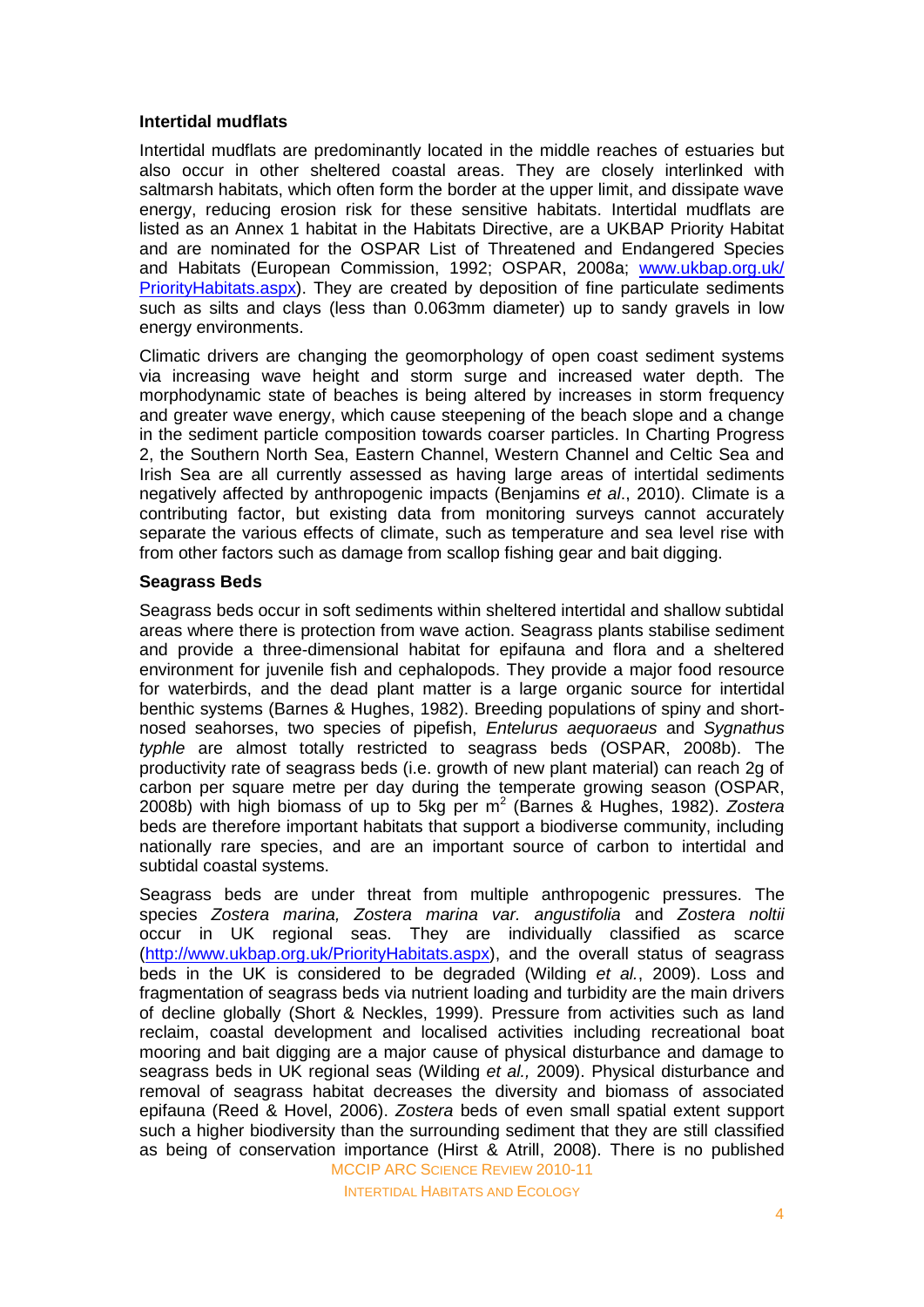evidence for climate-driven changes to UK seagrass habitats, however, it is not unreasonable to expect that seagrass distribution and condition will be influenced by climate related changes in sea temperature, increased storm activity, changes in prevailing wind conditions and also by ocean acidification, shown to be important in other countries (Björk *et al.,* 2008).

### *Regional differences*

The current status of individual seagrass beds shows mixed trends around the UK. Within the Solent Estuary, seagrass extent does not seem to have greatly changed over the last two decades (Lefebvre *et al*., 2009). The number of *Zostera* beds has increased in Wales during the 2000s. Post 2007 estimates are of an increase of approximately 27.8 ha, roughly 4.9% (Boyes *et al.*, 2009; Howsen, in prep.; Mercer, 2009; CCW, unpublished data). The exact dynamics of change cannot be pinpointed as there are gaps of several years between surveys at some sites. *Zostera noltii* prefers a low salinity environment for germination and increased freshwater runoff in recent years may have been the driver for the increased success of this species in Welsh seagrass beds.

### **Estuarine rocky habitats**

Rocky habitat is relatively uncommon in UK estuaries, being mainly found in the Celtic and Irish Seas and north-west Scotland. It is located in low wave energy environments with reduced salinity, increased turbidity and siltation compared to open coast reefs. The coldwater macroalga *Pelvetia canaliculata* is found on the highshore of both estuarine and coastal rocky habitats. Abundances of *P. canaliculata* have shown a slight decline in the past few years on shores close to the mouths of estuaries in the western English Channel (Mieszkowska, unpublished data).

### **Estuarine soft sediment habitats**

Soft sediment intertidal habitats are dynamic in nature, and are structured by a combination of factors including wave action, local hydrodynamics, wind direction and sediment transportation. Within an estuary, soft sediment benthic intertidal systems can be very variable in species composition, biomass, density and productivity, which can be driven by salinity, tidal range and sediment type (e.g. McLusky, 1989; Ysebaert *et al.,* 2003). Regions of soft sediment habitat currently situated around the outer regions of estuaries such as the Humber, in the northern North Sea support high macrobenthic biomass (Fujii, 2007) but low diversity and few rare species. Few direct impacts of climate change have been observed for estuarine soft sediment benthic habitats within the UK, but models of future climate impacts are being developed based on historical alterations in estuarine structure and subsequent erosion and increasing coarseness of grain size due to local geomorphological changes. Insufficient data is available to provide a comprehensive review of regional differences in climate impacts at the present time.

#### **Rocky Intertidal**

The majority of recent climate-driven impacts on rocky habitats have been observed at the individual species level. Northern range limits of warm water species are still extending northwards. The topshell *Osilinus lineatus* continues to colonise shores along the rocky coastline of north Wales beyond recent range limits where it has not previously been recorded. Numbers of individuals have risen significantly within populations around the Welsh and English coastlines during the 2000s, and the rate of increase in abundance is accelerating. The trend of decreases in the relative abundances of cold, and increases in warm water species of barnacles and limpets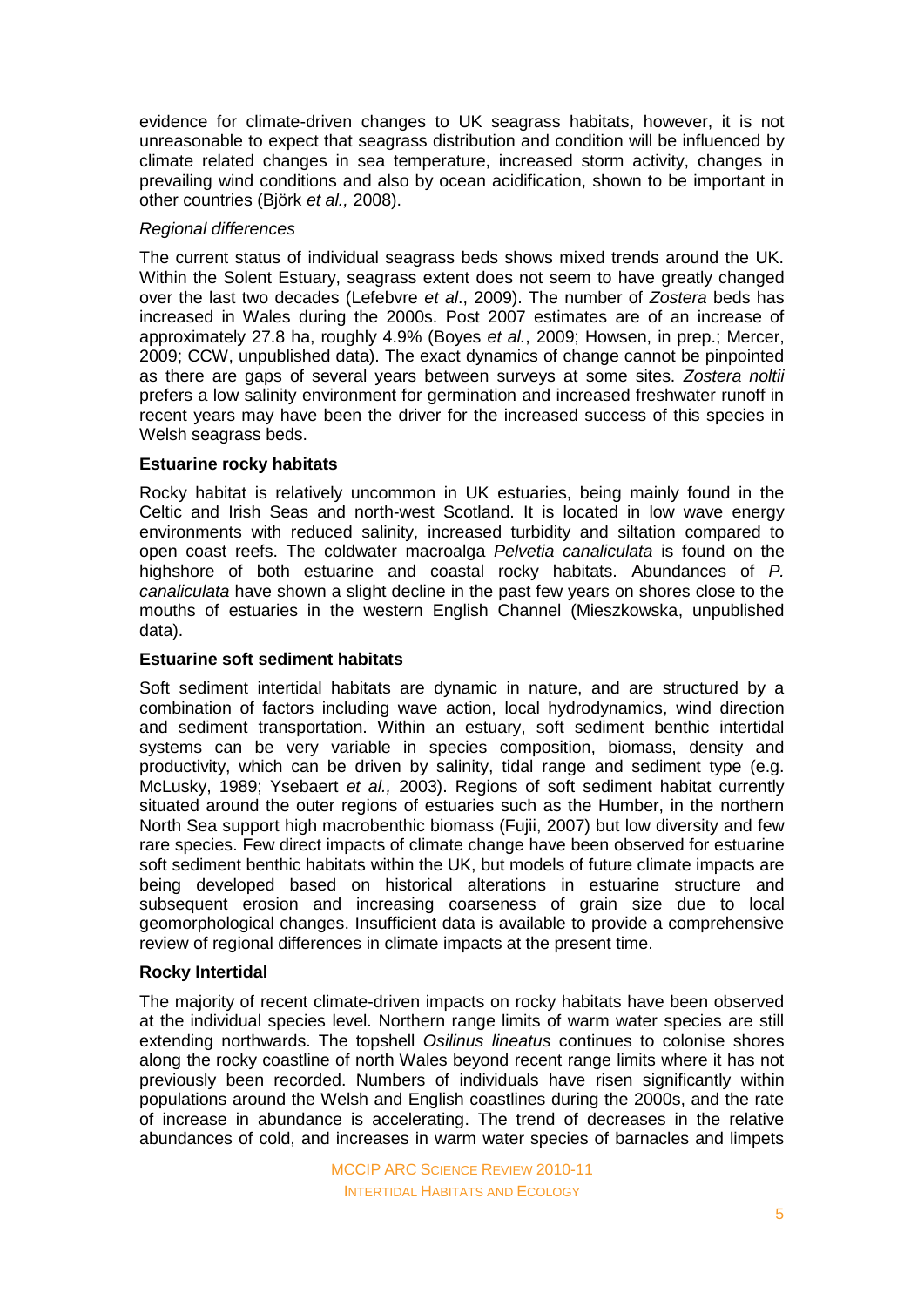has continued during 2008 and 2009 (Mieszkowska, 2009b, 2010; Mieszkowska & Hawkins, unpublished data\*). Populations of the cold water sugar kelp, *Saccharina latissima* (*Laminaria saccharina*) have remained stable around the UK coastline (Mieszkowska unpublished data) in contrast to many regions of Europe (Christie, pers. comm).

Phenological shifts are beginning to be detected in warm water gastropods in populations close to northern distributional limits in the UK. Reproductive cycles of the topshells *Osilinus lineatus* and *Gibbula umbilicalis* have shifted earlier in the year by 3 months during the last 2 decades (Mieszkowska *et al*., 2006). Gonad development in the southern limpet *Patella depressa* now commences 19 days earlier in the 2000s than during the 1940s (Moore & Hawkins, in review). Annual studies throughout the 2000s demonstrated that *G. umbilicalis* also switched reproductive strategies from a single to a double (bivoltine) gonad maturation per year in northern populations for the first time in 2008 (de Francisco Mora *et al.,* in review). This is characteristic of southern populations inhabiting warm waters at lower latitudes and may be indicative of the plastic nature of reproductive processes in response to changes in temperature. In contrast, the limpet *Patella vulgata*, which has a biogeographic range centred in cooler, more northerly latitudes has shown an increase in annual frequency of reproductive failure and a delay in onset of gonad production between the 1940s and 2000s (Moore & Hawkins, in review). Recruitment of rocky intertidal species has also been linked to the North Atlantic Oscillation. Larval dispersal corresponds to the oceanic component of the signal, whereas postsettlement success is related to the atmospheric commonent (Broitman *et al*., 2008).

Non-native species are dealt with in detail in *MCCIP ARC Science Review 2010-11 Non-natives* (Maggs *et al.*, 2010), but an important recent change is the increased colonisation of soft and hard intertidal habitats by the non-native Pacific oyster, *Crassostrea gigas*. This species was permitted to be farmed in estuaries around the UK as waters were considered to be too cold for it to reproduce, however, in recent years *C. gigas* has settled on natural habitat outside the farms. The worst affected area is in the eastern English Channel, where dense beds of *C. gigas* now occur. Natural estuarine and open coast colonisation is has increased over the last 2 years in the vicinity of oyster farms in the western English Channel and Scotland.

#### *Regional differences*

Most of the recent changes have been recorded in the Western and Eastern Channel and Celtic Sea, and Minches and western Scotland regional seas. During the last 2-3 years the southern red turf alga *Chondrocanthus acicularis* has noticeably increased its coverage in the mid and lowshore regions of shores where it has previously been recorded, and has colonised shores where it has not been previously seen in the Western and Eastern Channel regions (Herbert, Hawkins & Mieszkowska, unpublished data). The warm water kelp *Sacchoriza polyschides* has massively increased in abundance in kelp beds around the south-west of the UK within the last few years, whereas the cold water brown macroalga *Alaria esculenta* continues to decline in abundance. The native cold-water breadcrumb sponge, *Halichondria panacea* showed a sudden increase in abundance on rocky shores in the western English Channel during the spring of 2009 (Sugden, Mieszkowska & Hawkins, unpublished data). This species has not been seen in such high densities during the 2000s and is thought to have responded favourably to low temperatures during the winter of 2008/09, which was the coldest recorded during the 2000s [\(http://hadobs.metoffice.com/hadsst2/\)](http://hadobs.metoffice.com/hadsst2/). Interestingly, this cold winter did not appear to exert any lethal impacts on warm water species.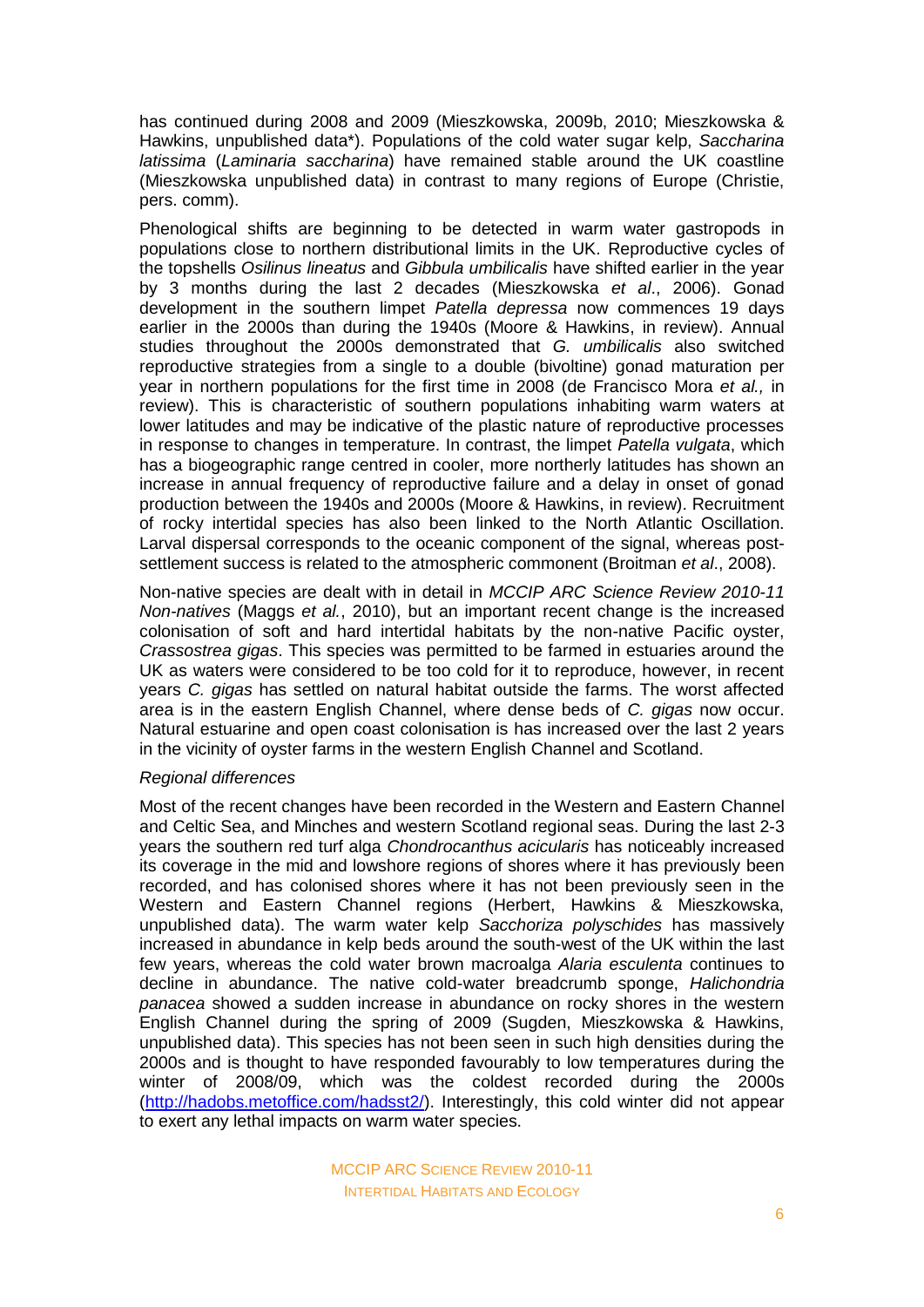The recent construction of coastal defences in the Eastern Channel has provided hard substratum in regions of soft sediment. Some rocky intertidal species have been using these structures as artificial habitat and have been able to successively colonise defences which are located within the dispersal distance of larvae along the coastline. Populations of the topshell *Gibbula umbilicalis* have now become established on natural rocky shore beyond these structures in the Eastern Channel and the southern North Sea (Mieszkowska and Hawkins, unpublished).

#### **Intertidal chalk habitats**

Intertidal chalk is classified as a UKBAP Priority Habitat, and is listed in Annex I of the EC Habitats Directive and the OSPAR list of Threatened and/or Declining Species and Habitats (OSPAR, 2008a). Intertidal chalk systems include sea caves and littoral fringe cliffs and platforms, which host micro-habitats of biological importance. Such exposures are rare in Europe, with those occurring in the southern North Sea and eastern English Channel regional seas accounting for 57% of all chalk habitats in Europe (ICES, 2003).

On the south coast of the Isle of Wight, severe storm events have caused infilling of rock pools and abrasion of intertidal chalk habitat by large amounts of flint that has been cast ashore from offshore shingle banks. This is particularly noticeable at Freshwater Bay on the south coast of the island, where positive impacts include promotion of recruitment of *G. umbilicalis* by increasing suitable microhabitat, but negative effects include disturbance of algae, limpets and the common anemone, *Actinia equina* which also colonise these rockpools (Herbert, unpublished data). Climate change also exerts secondary impacts on chalk habitats. Coastal defence work during the 1990s resulted in the modification of 74% of chalk habitat on the Isle of Thanet, 56% in the wider region of Kent and 33% in Sussex (Fowler & Titley, 1993). No update is available for the 2000s. Climate change is likely to be enhancing colonisation of intertidal chalk by non-native macroalgal species such as *Sargassum muticum* and *Undaria pinnatifida* in the eastern English Channel, which are a threat to native species restricted to this limited habitat. The non-native Pacific oyster *Crassostrea gigas* has colonised chalk platforms along the eastern section of the eastern Channel and southern North Sea, including Ramsgate, Margate, Forelands and the Thanet coast in the last few years (Herbert, unpublished data).

#### *Biogenic reefs*

The honeycomb worm *Sabellaria alveolata* is listed a UKBAP Priority Habitat, and reefs are only found on shores with moderate or strong wave action in south and west England, Wales, Scotland and Northern Ireland. Established reefs stabilise sediment and increase biodiversity within intertidal systems. The northern range limit of *S. alveolata* has been increasing in Scotland during the 2000s, and abundances have increased or remained stable at established sites in the western English Channel and Irish Sea regional seas (Frost *et al.,* 2004; Burrows *et al.,* unpublished data). These changes are thought to be a direct response to less severe winter temperatures in recent years. The *S.alveolata* reef in Pen Llyn a'r Sarnau SAC in north Wales has shown deterioration in the last few years, reversing the trend seen in the early 2000s. Long- and onshore sediment transport related to storminess is likely to be affecting the status of the reef, but is highly variable both within and between locations (Boyes & Allen, 2008; Brazier, unpublished data).

The blue mussel, *Mytilus edulis* occurs on many sediment types from muds and sands to rock platforms in sheltered to exposed locations in the inter- and subtidal, and its beds are another UKBAP Priority Habitat. *M. edulis* beds affect the transfer of organic matter between the pelagic and benthic zones and significantly contribute to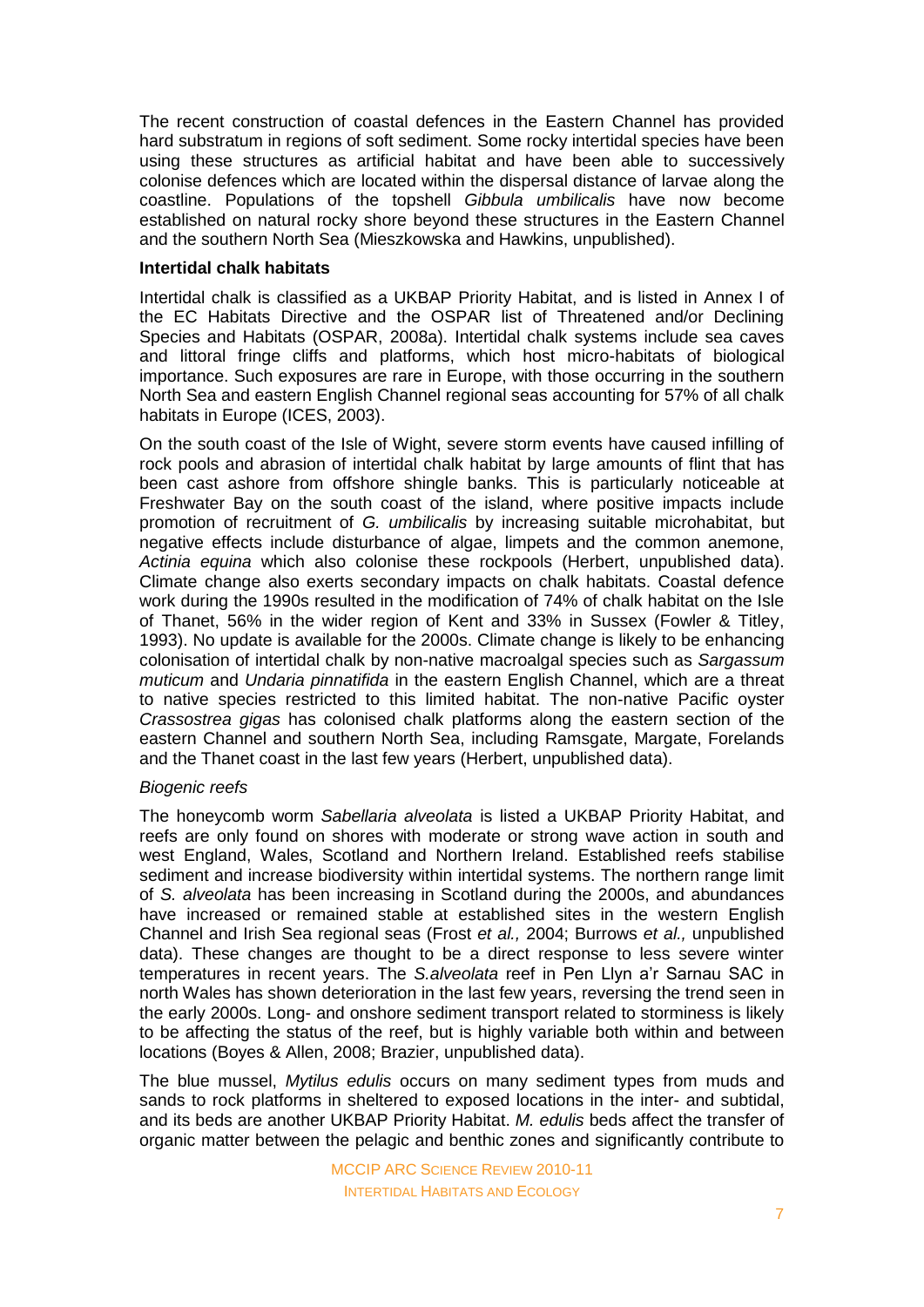carbon production within intertidal systems. They can form high density beds which function as a biogenic habitat for a wide range of epifaunal and infaunal species, and are an important food source for seabirds. The OSPAR Assessment process has identified beds in the western and eastern English Channel areas as 'under threat' from eutrophication and associated phytoplankton blooms, which are changing in frequency and intensity due to climate warming (OSPAR, 2008b).

Populations of the native oyster *Ostrea edulis* have declined throughout Britain over the last few decades due to a range of factors including overfishing, substratum loss, smothering, introduction of pathogens and synthetic compound contamination (Jackson *et al.*, 2008). *O. edulis* is listed in the OSPAR List of Threatened and/or endangered species and habitats (OSPAR, 2008a) No direct impacts of climate change have been attributed to the decline of *O. edulis* in UK waters. The introduction of the warm water non-native species of oyster, *Crassostrea gigas,* the slipper limpet *Crepidula fornicata* and the American oyster drill *Urosalpinx cinerea,* are thought to exert negative impacts on natural *O. edulis* beds via competition, pathogenic transfer, reduction in sediment bed quality and predation (Hancock, 1954; Minchin *et al.*, 1993; Miossec *et al.,* 2009). Their future impacts may increase, aided by a warming climate more suitable to their physiological niches. Limited research has been carried out to date to test these theories, but within estuaries in the Western Channel area, *C. gigas* appears to be breeding and settling on natural rock, outcompeting *O. edulis* within the intertidal zone (Mieszkowska, 2009a). Extensive reefs of Pacific oysters could also facilitate aquatic macrophytes (Reise & van Beusekom, 2008).

Note: References to unpublished data represent new data collected during 2007-2009. These data have been QA'd and analysed but are not yet published in peer-review manuscripts or grey literature reports. All such data referenced here has been collected by the author or collaborating researchers and we are confident that they accurately reflect current and ongoing changes within coastal habitats.

#### **2. What could happen in the future?**

Continuing climate change is likely to cause nutrient supply from land to decline, freshwater runoff from precipitation to increase, species introductions, temperature and sea-level to rise and pH to decrease in the UK. The effects are interrelated and will have an increasing likelihood of driving abrupt changes within intertidal ecosystems. Some systems may experience regime shifts, whereby the ecosystem rapidly changes from one stable state to another in which the ecosystem still functions, albeit differently to before, with different dominant species. Other switches may cause irreversible damage and alter or disrupt ecosystem structure and functioning. Increasing air and sea temperatures will continue to alter intertidal communities in UK regional coastal seas. The first and fastest changes are likely to continue to occur in the region of the biogeographic breakpoint that straddles the Celtic Sea and Western Channel, although climate impacts will occur throughout UK intertidal habitats. Warm water species will continue to increase in abundance within established populations and extend their northern distributional limits. Populations of cold water species will continue to decline in abundance, and further contractions of ranges are expected for those which reach their southern limits in the UK (*sensu* Mieszkowska *et al*., 2006, 2007). This is likely to be driven by warmer winter and spring temperatures acting to: 1. prompt earlier and potentially more frequent reproductive activity in mature adults, and 2. increased survival of new recruits due to greater temporal periods of exposure to food resources in spring and summer, coupled with exposure to less severe winter conditions. In contrast, low temperature thresholds necessary to trigger gametogenesis in cold water species may not be reached every year if mean winter coastal sea temperatures warm in the region of 2-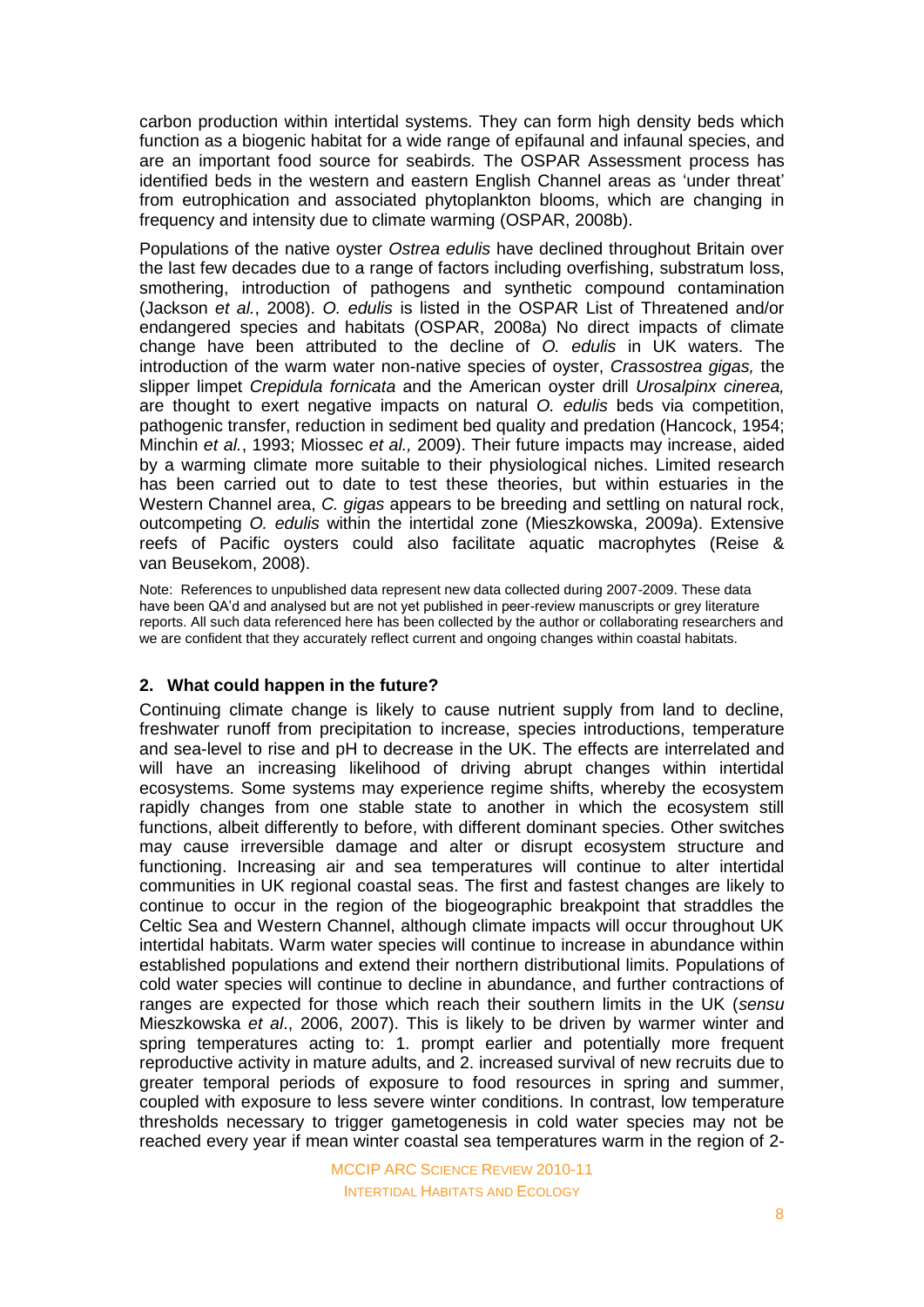3°C predicted for the period 2070-2098 (UKCIP, 2009). Increased precipitation will result in increased freshwater runoff during winter, and greater upstream penetration of seawater during dry summers. Both processes are likely to affect intertidal species of marine origin, especially on the western coasts of the Celtic and Irish Seas and north-western Scotland (Benjamins *et al*., 2010), although there are no field data that demonstrate such impacts to date.

Saltmarsh extent may decrease further with predicted increases in sea-level rise, storm surge and relative wave height. Increased wave energy generated by rising wind strengths is predicted to contribute to increased erosion of the seaward edges of saltmarshes. UKCIP predictions for 2090-2099 of 29.8-45.6 cm sea-level rise (Medium emissions scenario), and over 1m exceedences of present-day high tides further support the predicted increase of erosion rates for UK saltmarshes. Model predictions for UK saltmarshes at risk forecast an increase from 30% currently vulnerable to 43% under the 2080s high sea-level rise scenario because of the lack of opportunity for autonomous adaptation through inland migration (Zhang *et al*., 2007). Greatest impacts are likely to occur in the Eastern Channel regional sea where changes in sea-level rise and storm surge are forecast to be most severe (UKCIP, 2009). The predicted increase in precipitation (50% central estimate prediction) in west Scotland and the Minches, Scottish Continental Shelf, northern and southern North Sea may enhance sediment supply to saltmarshes via freshwater runoff, but increased water flow could increase erosion rates relative to sedimentation processes. In contrast, a reduction in precipitation is forecast for the East and West Channel, Celtic Sea and Irish Sea areas which may result in a reduced supply of sediment to saltmarsh systems [\(http://ukclimateprojections.defra.gov.uk/content/view/1779/544/\)](http://ukclimateprojections.defra.gov.uk/content/view/1779/544/). Linkage of regional climate scenarios with local geomorphological and hydrological data is therefore imperative to allow accurate predictions at the regional seas scale.

Secondary impacts of climate change via coastal squeeze will continue due to the requirement for increased coastal defence construction and subsequent alterations in sediment supply. Managed realignment of agricultural land to assist the retreat of saltmarsh systems is already underway in the Wash, Chichester Harbour, Tees Estuary, North Norfolk Coast, Suffolk, Essex and Cromarty Firth. Restoration and creation of saltmarsh habitat is also under consideration which may slow the rate of loss, but these techniques do not yet have a sufficient spatio-temporal extent to demonstrate their effectiveness as a mitigation tool [\(http://www.uea.ac.uk/~e130/Saltmarsh.htm\)](http://www.uea.ac.uk/~e130/Saltmarsh.htm). Increased atmospheric  $CO<sub>2</sub>$  concentrations have been suggested as a potential offsetting mechanism via enhanced photosynthetic productivity, and subsequent peat production within the marshes.

Extensive areas of estuarine soft sediment intertidal habitats could be lost due to coastal squeeze as sea-level rise and constructed sea defences act in tandem to constrain the intertidal area available for colonisation, and subsequently drive impoverishment of benthic fauna. Sea-level rise may additionally cause a shift in both geographical location and vertical extent of intertidal zones, which would affect the total biomass and productivity of the benthos. The Humber estuary has experienced an average rise in sea level of 2-2.5mm per year over the last century (Winn *et al*., 2003) but recommended values for planning have been set at an average of 6mm per year, indicating an expected acceleration in the rate of habitat loss with continuing climate change. The exact nature of such changes are not known but model predictions indicate that soft sediment benthic habitats situated around the lower reaches of estuaries will be most at risk from future sea-level rise (Fujii, 2007).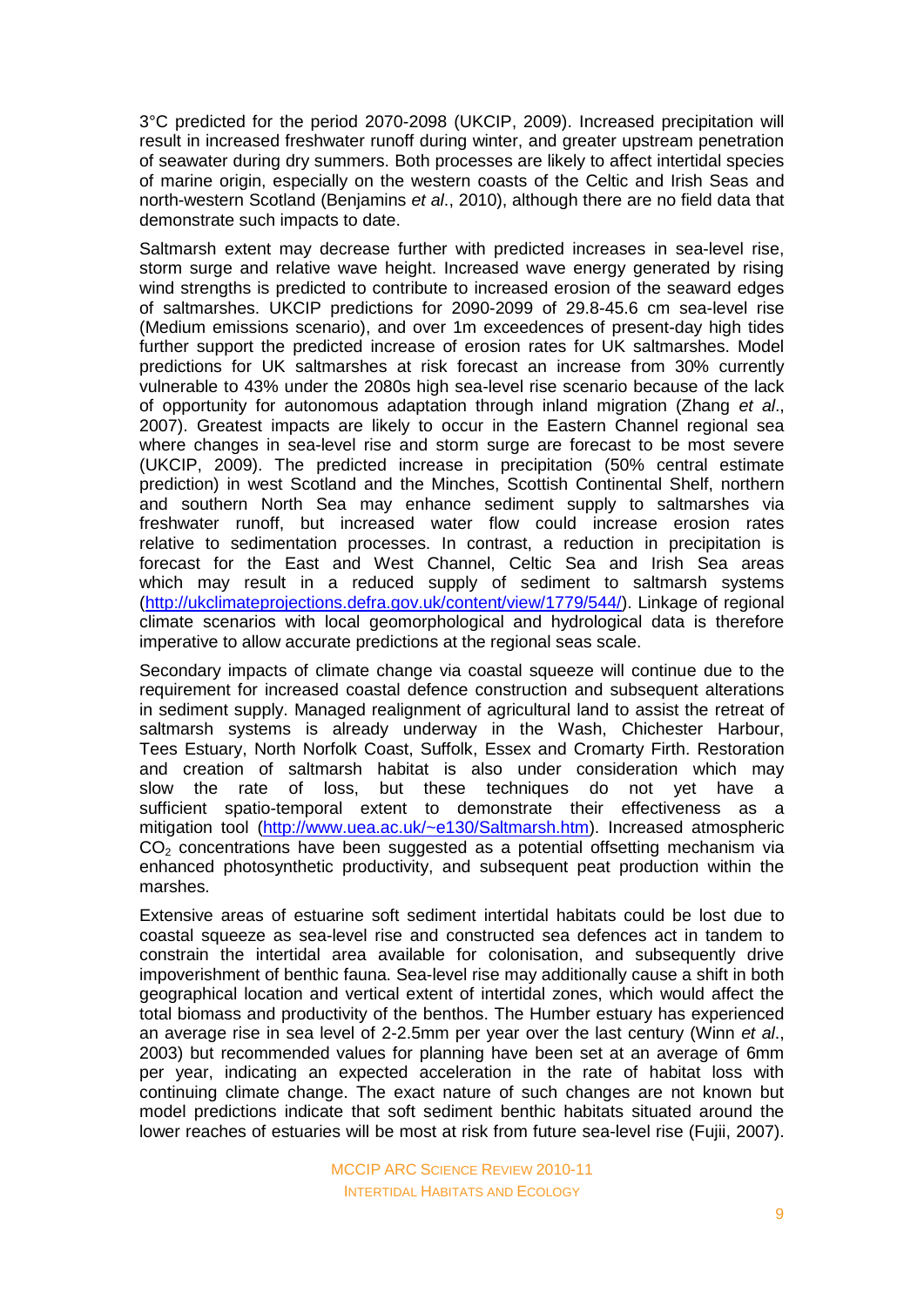Increases in sea level of 0.3m are predicted to result in a loss of spatial extent of the intertidal in the order of 6.7%, with a resultant loss of 6.9% of the total macrobenthic biomass (Fujii & Raffaelli, 2008). Studies conducted in artificially raised thermal environments close to powerstation outfalls raise caution as to the predictability of changes to benthic species (Schiel *et. al.,* 2004) and there are still large uncertainties in the projected impacts within soft sediment systems.

Increasing sea levels are likely to cause deepening and widening of estuaries, resulting in an increase in the tidal prism and tidal range (Kennish, 2002). Resultant increases in saline intrusion further inland (Scavia *et al*., 2002) may partially compensate for the decline in benthic biomass (Fujii & Raffaelli, 2008) but additional changes may exacerbate the decline in spatial coverage and species composition. Factors include the continuing trend of steepening coastal profiles due to foreshore erosion and the construction of sea walls (Hulme *et al*., 2002) and alteration of sediment regime by enhanced wave and tidal action. Such physical changes have potentially severe implications for intertidal benthic communities, with model forecasts of up to 22.8% declines in benthic biomass under the most severe climate scenarios (Fujii & Raffaelli, 2008). The decrease in intertidal mudflat area, combined with a reduction in biological integrity is also predicted to decrease the abundances of predatory bird and animals. (OSPAR, 2008b). Habitat creation and managed realignment are the current favoured methods of partially compensating for loss of intertidal mudflats caused by sea-level rise in the UK (Elliot *et al*., 2007).

Climate effects recently documented in European seagrass beds could provide an insight into future impacts that may occur in UK habitats. Reductions in biomass have occured in response to acute reductions in salinity during drought events in Portugal (Cardoso *et al*., 2008). Wasting disease, resulting from infestations of *Labyrinthula zosterae* is more prevalent in warmer environments and high turbidity water bodies. This species decimated UK populations of *Zostera* spp. during the 1930s (Rasmussen, 1977) and outbreaks are predicted to become more frequent in warmer intertidal systems (Wilding *et al.*, 2009). Future climate change may have both positive and negative impacts on intertidal seagrass beds in the UK. Geographical distribution will shift in response to increased temperature stress and changes in patterns of sexual reproduction, effects of salinity change on seed germination, propagule formation, photosynthesis, growth and biomass (Short & Neckles, 1999), changes in tidal range and flow and increased seawater intrusion into estuaries. Vertical alterations of seagrass beds will be driven primarily by sea-level rise due to increasing water depths, (Collins pers. comm.) but natural raising of the upper limit may be constrained in areas of coastal development and coastal defences. Indirect temperature affects may include plant community changes as a result of increased eutrohpication and changes in the frequency and intensity of extreme weather events. There is evidence of thermal plasticity in the closely related species *Zostera japonica*, with southern populations being adapted to warmer environments (Shafer et al., 2008). The species of *Zostera* found in the UK may also show adaptation to local thermal environments, and therefore some capacity to tolerate changes in thermal climate, but there is no direct evidence for this. Further increases in UV radiation are speculated to be detrimental to seagrasses, although preliminary studies suggest that the response is species-specific, with some species being able to produce more UV-B blocking pigments (Dawson & Dennison, 1996). Increased  $CO<sub>2</sub>$  concentrations may promote seagrass survival by increasing available carbon and reducing calcareous epiphytes (Short & Neckles, 1999; Hall-Spencer *et al*., 2008) but increase non-calcarious epiphytic algae which may negatively impact *Zostera* beds by increasing shading (Beer & Koch, 1996). Increased storminess, and associated increase in wave action extending into more sheltered areas may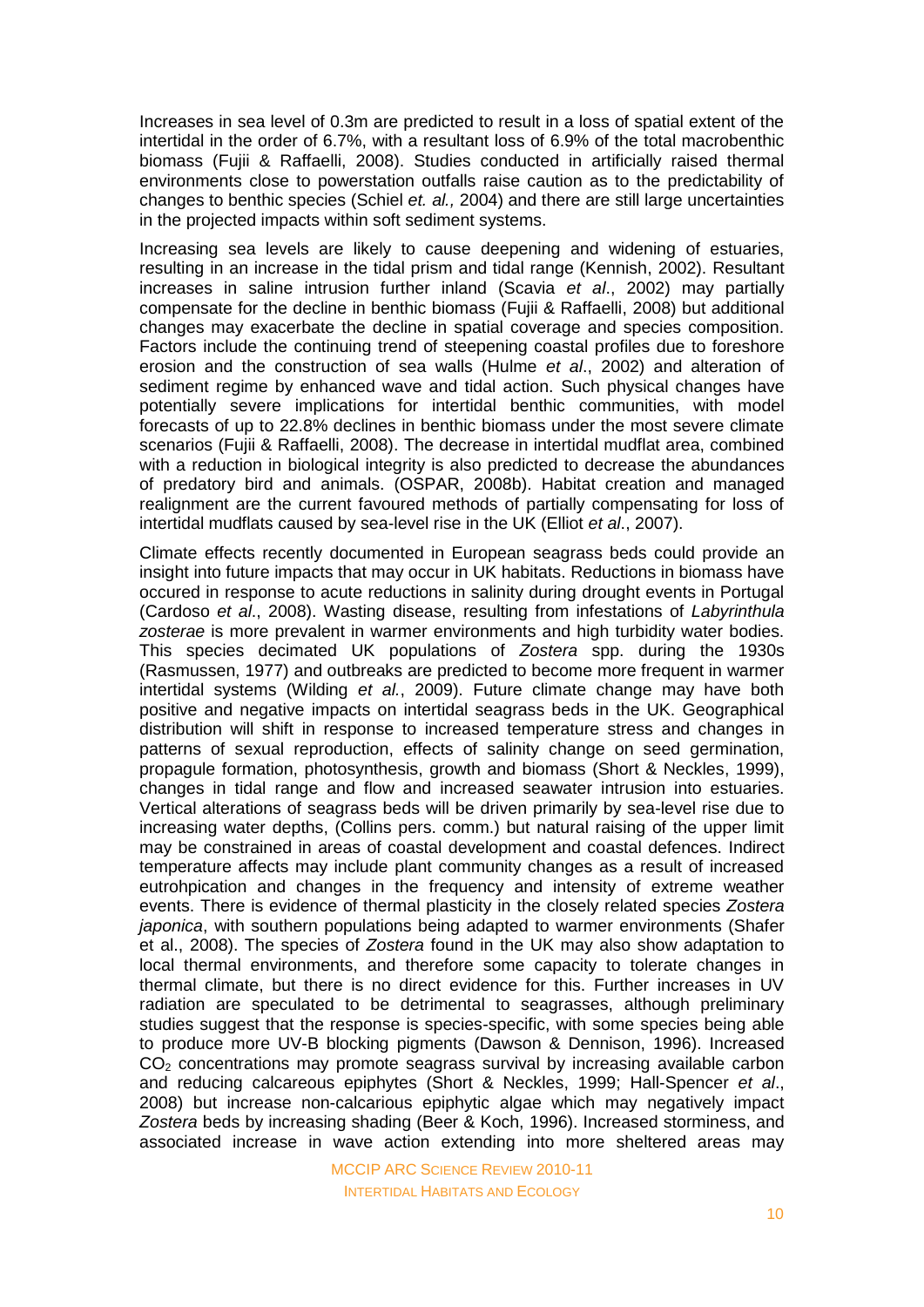destabilise muddy sediments that *Zostera* spp. colonise. Loss of seagrass plants would destabilise the underlying substratum and reduce habitat availability for many associated species of epifauna, infauna and juvenile fish.

The species-specific nature and rate of recent and current changes suggest that community compositions will alter, with subsequent impacts on the structure and functioning of rocky intertidal ecosystems. If the warm water topshells *O. lineatus* and *G. umbilicalis* continue to accelerate their rate of population increase, they may outcompete other grazing species for available resources. Cold water species such as the barnacle *Semibalanus balanoides* may begin to suffer reproductive failure as autumn temperatures do not drop low enough to trigger gonad development, with predicted extinction in UK waters under future climate scenarios (Poloczanska *et al*., 2008). Laboratory experiments suggest a value of 10°C as the upper seawater temperature threshold for gametogenesis (Southward, 1958). Interestingly, the mean monthly winter sea surface temperature during 2006/07 and 2007/8 did not drop as low as 10°C, but cyprids and spat were recorded on shores in the western Channel during the following springs at densities typical of the last two decades (Hawkins & Mieszkowska, pers. obs.). Therefore this value may be a useful ballpark figure, but more research is required to fully understand thermal drivers and their impacts on key lifestages. Far less is known about thermal tolerances and impacts of warming sea waters on infaunal species in soft sediment habitats. Their ability to burrow may help them to avoid warming bottom waters to some extent, but there is insufficient field and laboratory data on the responses of epifauna and infauna to climate-driven changes in bottom temperature to make any firm predictions.

Sea-level rise will in time result in complete submergence of the lowshore sections of the intertidal zone, thereby reducing the available habitat for colonisation. This may be detrimental to soft sediment habitats, especially those with a shallow gradient. It is unlikely to have a significant impact on rocky shore habitats, however, as most rocky shores have sufficient vertical extent of rock above the current highwater mark to compensate for small increases in sea-level rise, and the entire rocky intertidal assemblage will probably just shift upwards to compensate. Sea-level rise and increased storminess are predicted to increase the rate of infilling of south and west facing estuaries in Wales, leading to increased sediment deposition and subsequent smothering of rocky outcrops [\(http://www.ukbap.org.uk/Default.aspx\)](http://www.ukbap.org.uk/Default.aspx).

Increased storm surge events will alter species composition and dominance on rocky shores, with exposure-tolerant species of space occupiers including barnacles and grazers such as the limpets and kelps being favoured over more sheltered species. The midshore region is likely to see a gradual shift from algal dominance by fucoid species to grazing and space-occupying invertebrates (Hawkins *et al*., 2008; Burrows *et al*., 2009). Increased wave height will increase the vertical height available for colonisation due to raising of the splash zone. Conversely, soft sediment habitats will be negatively affected by increased storm surge and wave height, suffering from increased erosion, loss of intertidal spatial availability and alteration in sediment type. Coastal squeeze is likely to increase in spatial extent as accretion of the lower margins of soft sediment habitats acts synergistically with coastal construction preventing landward retreat, resulting in a constant thinning zone of intertidal habitat (Doody, 2001).

Significant mortality of *Mytilus edulis* has been demonstrated in response to increased air and water temperatures associated with heatwave events in field and laboratory experiments (Jones *et al*., 2009). The frequency and severity of such weather patterns is predicted to increase in the coming decades (IPCC, 2007), which is likely to result in more frequent losses of significant individuals within *M. edulis*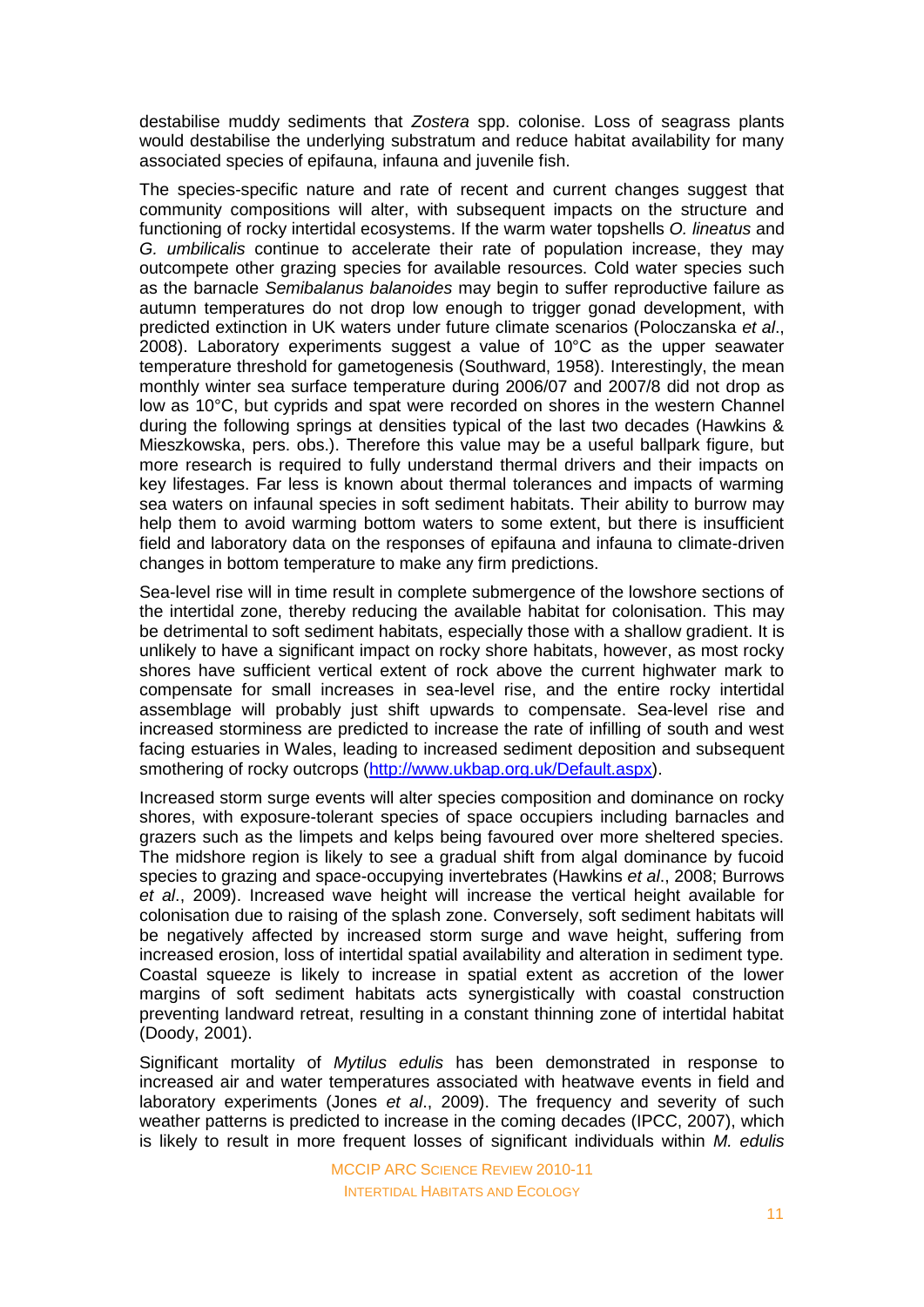populations in south-west England. Mussel beds trap sediment and can therefore keep up with sea-level rise to some extent (OSPAR, 2008b). They are also able to survive in an entirely subitidal environment so the geographical location of *Mytilus* beds is unlikely to alter significantly due to climate change in the next 10 -40 years.

### **Ocean Acidification**

Research into the impacts of increased carbon dioxide concentrations in seawater on intertidal species and habitats is an emergent field, with little field evidence and varying results from laboratory studies conducted to date depending on the study species. The few studies at relevant  $pCO<sub>2</sub>$  levels impede our ability to predict future impacts on foodweb dynamics and the structure and functioning of intertidal ecosystems. It is, however, widely acknowledged that as the oceans continue to absorb  $CO<sub>2</sub>$  from the atmosphere, pH will decrease (i.e. water will become more acidic) and the carbonate chemistry will alter, causing a range of impacts on benthos. All relevant studies carried out on intertidal species to date, regardless of the habitat in which they occur, are dealt with together for the purposes of this report.

Few experimental data exist for intertidal soft sediment benthos, with the majority of laboratory studies focusing on subtidal species. A reduction in the ability to form calcarious shells is one of the primary predicted impacts of ocean acidification, as illustrated by research on the blue mussel, *Mytilus edulis*. Laboratory exposures to low pH levels of 6.5 caused the shells of *M. edulis* to begin to dissolve (Beesley *et al*. 2008). General health of exposed mussels was also impacted under less acidified conditions of pH 7.6 suggesting that a drop in the pH level of coastal waters of between 0.5 pH units is similar to that predicted over the  $21<sup>st</sup>$  century (IPCC, 2007) is likely to reduce performance and survival of this species. Laboratory experiments have also shown that the reproductive ability and post-larval development of the rocky intertidal gastropod *Littorina obtusata* is impaired when exposed to seawater pH of 7.6 (Ellis *et al*., 2009), indicating that reproduction and recruitment may be negatively affected when environmental seawater pH decreases to this level. Chronic reduction of surface water pH to below 7.5 may also be severely detrimental to the acid–base balance of the purple sea urchin *Psammechinus miliaris* (Miles *et al*., 2006). These species do not occupy key functional or structural roles in rocky intertidal communities, but they do illustrate the breadth of taxa which are sensitive to decreases in oceanic pH. Acute exposure studies on the predatory crab *Necora puber* suggest that this species is more tolerant than other intertidal species studied to date, due to internal compensation by increasing concentrations of bicarbonate (Spicer *et al*., 2006). Such inter-specific variation may be manifested at the community level as interspecific interactions are altered by species-specific responses, similar to the responses to temperature increases outlined above.

Importantly, acidification of the oceans will be superimposed on continually rising sea temperatures, and therefore we need to understand the potential synergistic impacts of these two climatic parameters. One example is the cold water barnacle, *Semibalanus balanoides*. Adult survival decreases by around 22% when exposed to pH levels of 7.7 (Findlay *et al*., 2009). This species is already declining in abundance at sites in the western English Channel region and Celtic Sea and is likely to be severely impacted when both temperature and pH of seawater are at stressful levels. There is the potential for widespread changes to intertidal systems via restructuring of communities due to variations in inter-species sensitivities, as indicated by new research on the impacts of ocean acidification on benthic assemblages (Widdicombe & Spicer, 2008).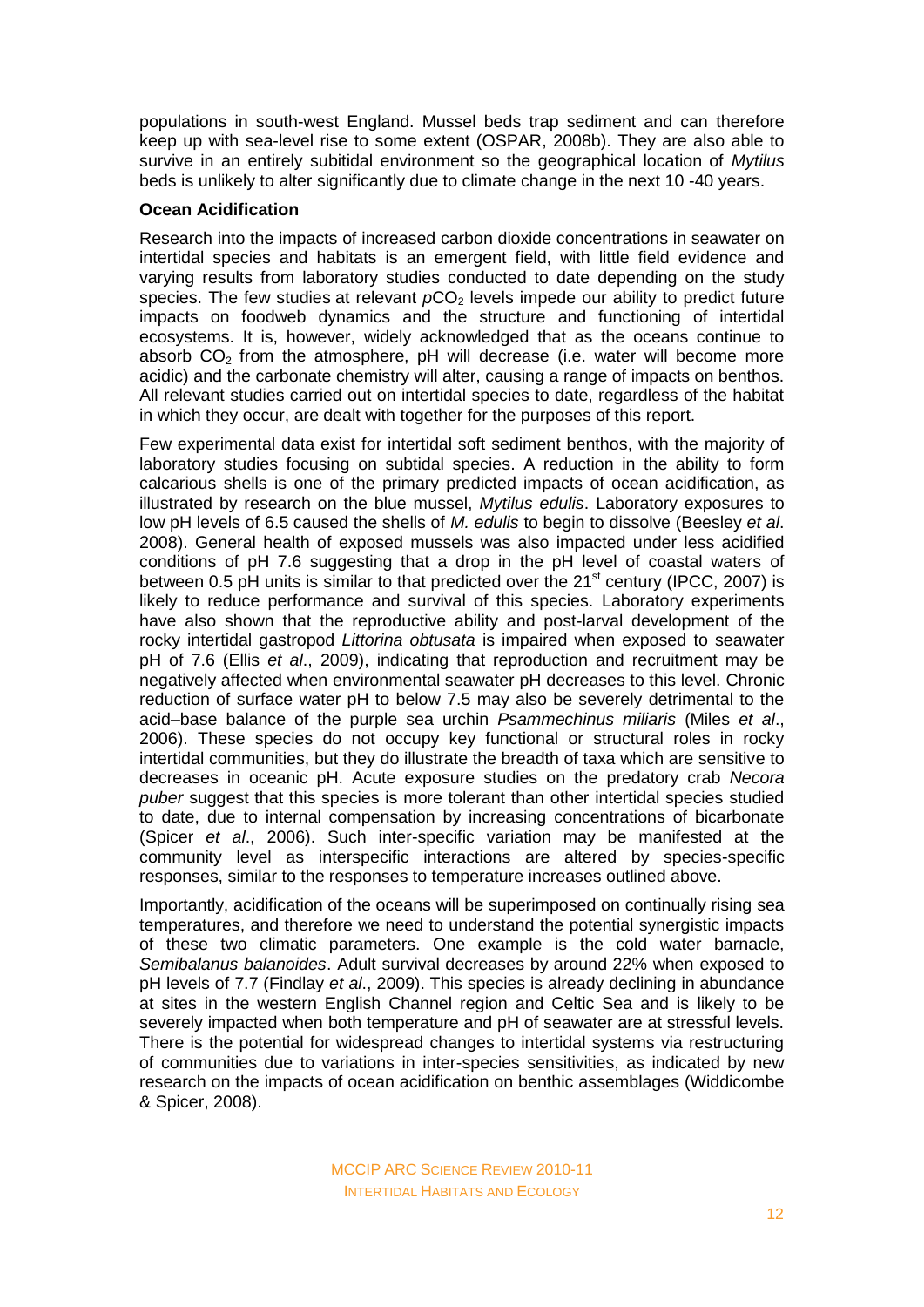# **3. Confidence in the science** *What is already happening:* **Medium** evel of agreement/  $H$ Hiah consensus X M Medium Low  $\mathsf{L}$ M  $H$ Amount of evidence *What could happen:* **Medium** evel of agreement/  $\overline{H}$ High



# **Overall**

For this topic as a whole, we have a medium level of confidence both for 'what is happening now' and 'what could happen in the future'. Whilst we are collating more information for all of the habitats, we don't have sufficient biological (physiological / genetic) information yet to understand cause-and-effect, or the biological mechanisms by which most species are responding. There is a high level of confidence in conceptual and qualitative assessments, but quantitative information is still lacking for many intertidal habitats and this limits the predictive capacity for these systems.

# **Individual habitats**

For all of the habitats discussed, confidence assessments are provided both for what is happening now and what could happen in the future.

In each case, the first score refers to the level of agreement in each case, the second to the amount of evidence. (e.g. for Intertidal mudflats below, medium refers to the vertical axis in the matrix (agreement) and low refers to the horizontal axis (evidence)).

# **Saltmarshes:**

*What is happening:* Physical Impacts: high x high; biological impacts med x low

*What could happen:* Physical Impacts: med x med; biological impacts med x low

# **Intertidal mudflats:**

*What is happening*: med x low, *What could happen*: med x low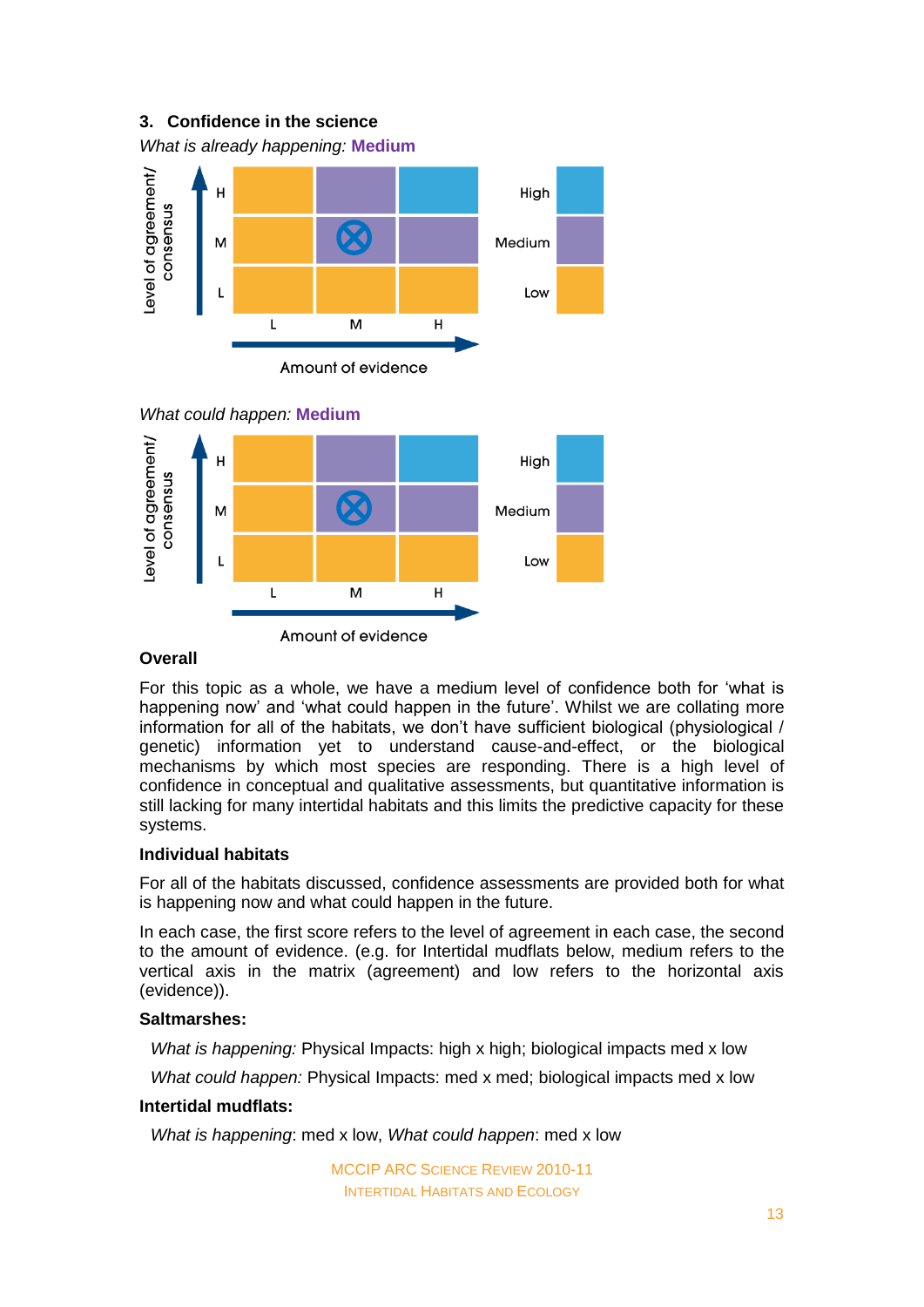# **Seagrass beds:**

*What is happening*: med x med, *What could happen*: med x low

### **Rocky intertidal:**

*What is happening*: high x high, *What could happen*: high x med

# **Estuaries:**

*What is happening*: med x low, *What could happen*: med x low

# **Biogenic reefs:**

*What is happening*: high x med, *What could happen*: med x low

# **Alien species:**

*What is happening*: med x med, *What could happen*: med x low

# **4. Knowledge Gaps**

The top priority knowledge gaps that need to be addressed in the short term to provide better advice to be given to policy makers are:

- 1. Lack of broad-scale, integrated monitoring designed to detect the impacts of climate change- temperature, storminess, sea-level rise on soft and rocky systems.
- 2. Information on the impacts of drivers, especially temperature, sea-level rise, storminess and precipitation, on the productivity and carrying capacity of systems.
- 3. Insufficient knowledge of biological mechanisms by which species are responding to climate change from the cellular to ecosystem levels.

# **5. Socio-economic impacts**

Costing the economic and social value of goods and services provided by intertidal coastal habitats and the communities they support is still in its infancy for the UK and wider European Union. The ecosystem goods and services provided by intertidal and other coastal habitats are currently being evaluated as part of work being undertaken for the upcoming National Ecosystem Assessment. An initial draft of this report will be produced early in 2010 and will allow us to identify more precisely the cultural, economic and other types of benefit provided by these ecosystems. Seagrass beds and macroalgae were given an estimated global economic value of \$US 19,000 per hectare per year a decade ago (Costanza *et al*., 1997) making them some of the most valuable plant resources on the planet. This estimate is likely to be revised in the current assessment being undertaken by the Deutsches Bank.

European directives such as the EC Habitats Directive and Water Framework Directive require habitats and areas to be monitored against benchmark reference conditions. These policy drivers do not take into account the fact that climate change can alter ecosystems irrespective of other anthropogenic impacts, and a site may not reach target conditions even if the state of the site or habitat has remained the same or improved with respect to direct human pressures. For example, sea-level rise will negatively impact upon intertidal habitats with a shallow vertical gradient and therefore present serious problems in meeting the requirements of the Habitats Directive for specific sites. This is something that must be borne in mind when setting the criteria for Good Environmental Status for the Marine Strategy Framework Directive, which is currently in the planning stages. In addition, the loss of saltmarsh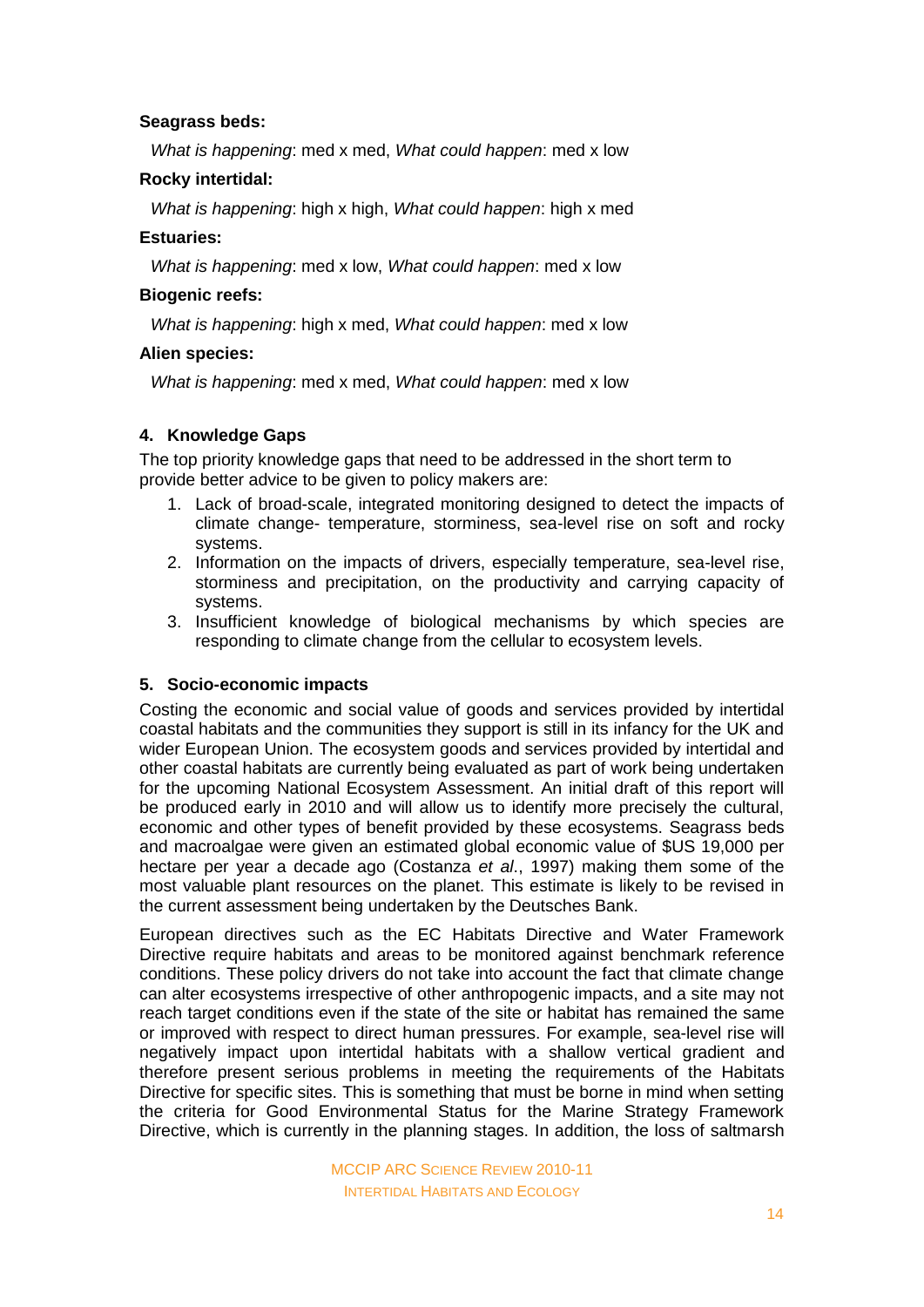habitat creates an obligation under the EU Habitats Directive to create a similar area of replacement saltmarsh. This has economic implications for member states in addition to statutory obligations arising from these directives. An overarching requirement is harmonisation of the Water Framework Directive, Marine Strategy Framework Directive and the Habitats Directive and the understanding that climate change will necessitate the development of moving baselines in order to achieve Good Environmental Status against the pervasive background of climate change.

#### **Acknowledgements**

Paul Brazier & Natasha Lough; CCW, Stephen Benjamins; JNCC, Julie Bremner; CEFAS, Mike Burrows; SAMS, Stefan Bolam; CEFAS, Ken Collins; NOCS, Pat Doody, Matt Frost; MECN, Alastair Grant; University of East Anglia, Roger Herbert; University of Bournemouth, Emma Jackson; MBA, Mike Kendall; PML, John Moore; CALM, Pip Moore; Edith Cowan University, Laura Steele; SNH, Michaela Schratzberger; CEFAS, DEFRA and the Marine Environmental Change Network.

#### **6. References**

- Allen, J.R.L., (1990). The Severn Estuary in southwest Britain: its retreat under marine transgression, and fine sediment regime. *Sedimentary Geology*, **66**, 13-28.
- Atkinson, T.C., Briffa, K.R. & Coope, G.R. (1987). Seasonal temperatures in Britain during the past 22,000 years, reconstructed using beetle remains. *Nature*, **325**, 587-592.
- Barlow, J., Hill, P.S., Forney, K.A., & DeMaster, D.P. (1998). US Pacific marine mammal stock assessments, 1998, California.
- Barnes, R.S.K. and Hughes, R.N. (1982). An introduction to Marine Ecology. Blackwell Scientific Publications. Oxford. 339pp.
- Beer, S. and Koch, E. (1996). Photosynthesis of marine macroalgae and seagrasses in globally changing CO sub(2) environments. *Marine Ecology Progress Series*, **141**, 199- 204.
- Beesley, A., Lowe, D. M., Pascoe, C., and Widdicombe, S. (2008). Impact of  $CO<sub>2</sub>$  induced seawater acidification on the health of *Mytilus edulis. Climate Research*, **37**, 215-225.
- Benjamins, S**.** (2010). Benthic Habitats. In: *Healthy and Biologically Diverse Seas Evidence Group Feeder Report*. UKMMAS (2010). Ed. M. Frost. Defra. 226pp
- Bibby, R., Widdicombe, S., Parry, H., Spicer, J. I. & Pipe, R. (2008). Impact of ocean acidification on the immune response of the blue mussel *Mytilus edulis. Aquatic Biology*, **2**, 67-74.
- Björk, M., Short, F., Mcleod E. and Beer, S., 2008. Managing Seagrasses for Resilience to Climate Change. ICUN, Gland, Switzerland, 56pp.
- Boyes, S. and Allen, J.H. (2008). Intertidal monitoring of *Sabellaria alveolata* reefs in Pen Llyn a'r Sarnau SAC 2004/5. CCW Marine Monitoring Report No 29.
- Boyes, S., Brazier, D.P., Burlinson, F., Mazik, K., Mitchell, E., and Proctor, N. (2009). Intertidal monitoring of *Zostera noltii* in the Menai Strait & Conwy Bay SAC in 2004/05. CCW Marine Monitoring report No 31.
- Broitman, B., Mieszkowska, N., Helmuth, B.T. and Blanchette, C. (2008). Climate and recruitment of rocky shore intertidal invertebrates in the eastern north Atlantic. *Ecology*, **89**, Supplement 06, 81-90.
- Burrows, M.T., Harvey, R., Robb, L., Poloczanska, E.S., Mieszkowska, N., Moore, P., Leaper, R., Hawkins S.J., and Benedetti-Cecchi, L. (2009). Spatial scales of variance in abundance of intertidal species: effects of region, dispersal mode, and trophic level. *Ecology*, **90**(5), 1242-1254.
- Cain, S.A. (1944). Foundations of Plant Geography. Harper Brothers, New York, London.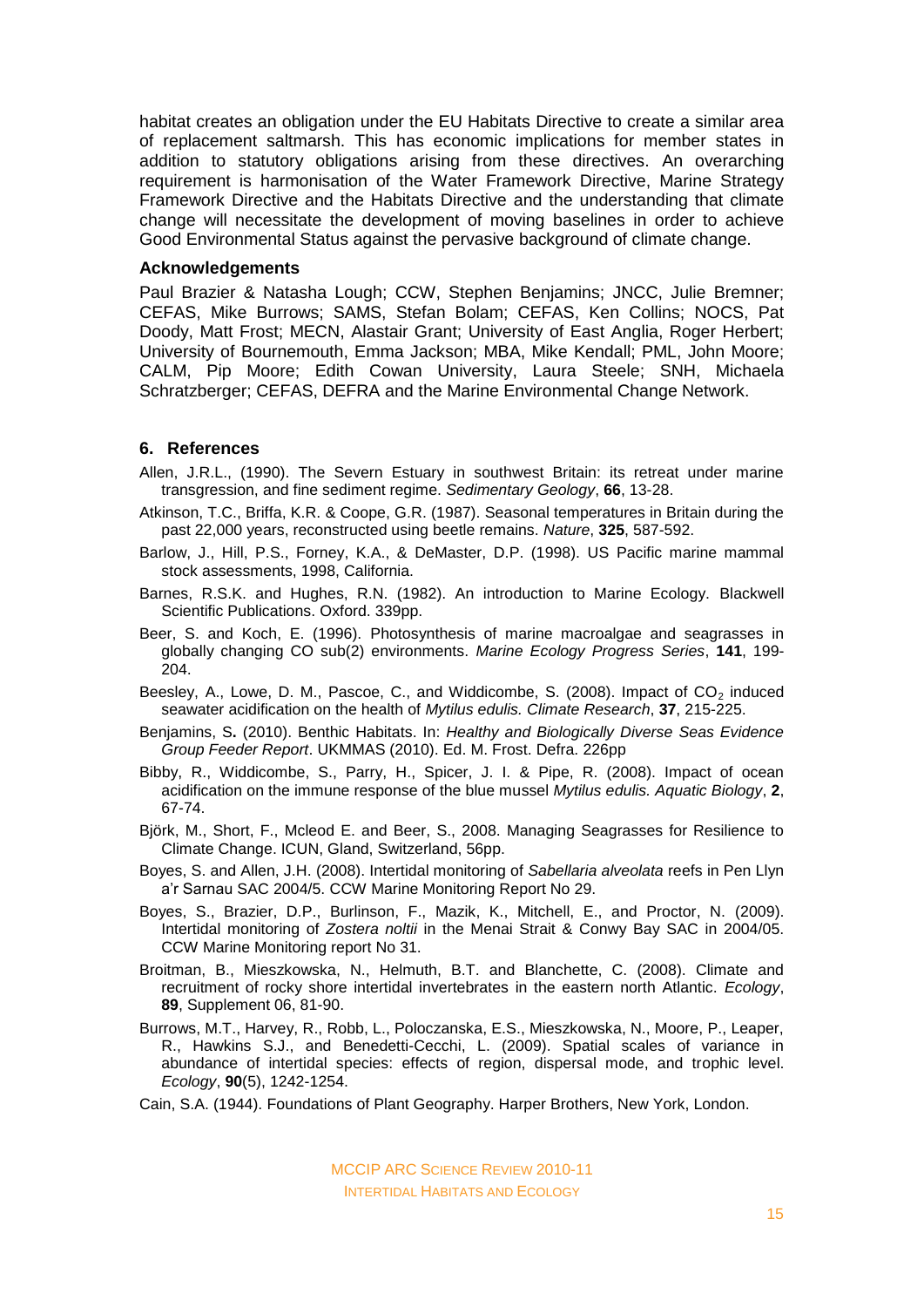- Cardoso, P.G., Raffaelli, D. and Pardal, M.A. (2008). The impact of extreme weather events on the seagrass *Zostera noltii* and related *Hydrobia ulvae* population. *Marine Pollution Bulletin*, **56**(3), 483-492.
- Carr, M. H., Neigel, J. E., Estes, J. A., Andelman, S., Warner, R. R., and Largier, J. L. (2003). Comparing marine and terrestrial ecosystms: implications for the design of coastal marine reserves. *Ecological Applications,* **13**, 90-107.
- Chmura, G.L., Anisfield, S.H., Cahoon, D.R. and Lynch, J.C. (2003). Global carbon sequestration in tidal, saline wetland soils. *Global Biogeogchemical Cycles*, **17**, 1111.
- Costanza, R., d'Arge, R., de Groot, R., Farber, S., Grasso, M., Hannon, B., Limburg, K., Naeem, S., O'Neill,R.V., Paruelo, J., RAskin, R.G. and van den Belt, M. (1997). The value of the world's ecosystem services and natural capital. *Nature*, **387**, 253-260.
- Dawson, S.P. and Dennison, W.C. (1996). Effects of ultraviolet and photosynthetically active radiation on five seagrass species. *Marine Biology*, **125**, 629-638.
- de Francisco Mora, B., Foggo, A. & Mieszkowska, N., (In review). Temperature-driven changes to the reproductive cycles of the climate indicator gastropod *Gibbula umbilicalis*. *Global Change Biology*, (in review).
- Department for Environment, Food and Rural Affairs (Defra), (2007). Making Space for Water Programme. [www.defra.gov.uk/environ/fcd/policy/strategy.htm.](http://www.defra.gov.uk/environ/fcd/policy/strategy.htm)
- Devoy, R.J.N. (2008). Coastal Vulnerability and the Implications of Sea-Level Rise for Ireland. *Journal of Coastal Research*, **24**(2), 325-341.
- Doody, J.P. (2001) Coastal Conservation and Management: an Ecological Perspective. Kluwer, Academic Publishers, Boston, USA, 306 pp. Conservation Biology Series, 13.
- European Commission (1992) Council Directive 92/43/EEC of 21 May 1992 on the conservation of natural habitats and of wild fauna and flora. *Official Journal L 206, 22/07/1992, 0007 – 0050.*
- Elliott et al (2007) Estuarine, Coastal and Marine Ecosystem Restoration: confusing management and science - a revision of concepts. *Estuarine, Coastal & Shelf Science*, **74**, 349-366.
- Ellis, R.P., Bersey, J., Rundle, S.D., Hall-Spencer, J.M. and Spicer, J.I. (2009). Subtle but significant effects of CO<sub>2</sub> acidified sea water on embryos of the intertidal snail, *Littorina obtusata. Aquatic Biology*, **5**, 41-48.
- Findlay, H.S., Kendall, M.A., Spicer, J.I., and Widdicombe, S. (2009). Future high  $CO<sub>2</sub>$  in the intertidal may compromise adult barnacle (*Semibalanus balanoides*) survival and embryo development rate. *Marine Ecology Progress Series,* **389**, 193-202.
- Fowler, S.L. and Titley, I. (1993) The marine nature conservation importance of British coastal chalk cliff habitats. English Nature Research Report No. 32. English Nature, Peterborough.
- Frost, M.T., Leaper, R, Mieszowska, N, Moschella, P, Murua, J, Smyth, C and Hawkins, S.J. (2004) *Recovery of a Biodiversity Action Plan Species in Northwest England: possible role of climate change, artificial habitat and water quality amelioration. Occasional Publications*. *Marine Biological Association of the United Kingdom*, **16**, 57pp.
- Fujii, T. (2007) Spatial patterns of benthic macrofauna in relation to environmental variables in an intertidal habitat in the Humber estuary, UK: Developing a tool for estuarine shoreline management. *Estuarine, Coastal and Shelf Science*, **75**, 101-119.
- Fujii, T; Raffaelli, D. (2008) Sea-level rise, expected environmental changes, and responses of intertidal benthic macrofauna in the Humber estuary, UK. *Marine Ecology Progress Series*, **371**, 23-35.
- Hadley Centre SST Dataset (HadSST2) <http://hadobs.metoffice.com/hadsst2/>.
- Hall-Spencer, J. M., Rodolfo-Metalpa, R., Martin, S., Ransome, E., Fine, M., Turner, S.M., Rowley, S.J., Tedesco, D. and Buia, M.C. (2008). Volcanic carbon dioxide vents show ecosystem effects of ocean acidification. *Nature*, **454**, 96-99.
- Hancock, D.A. (1954). The destruction of oyster spat by Urosalpinx cinerea (Spay) on Essex oyster beds. International Council for the Exploration of the Sea. *Publications de circonstance - Conseil international pour l'exploration de la mer,* **20**, 186-196.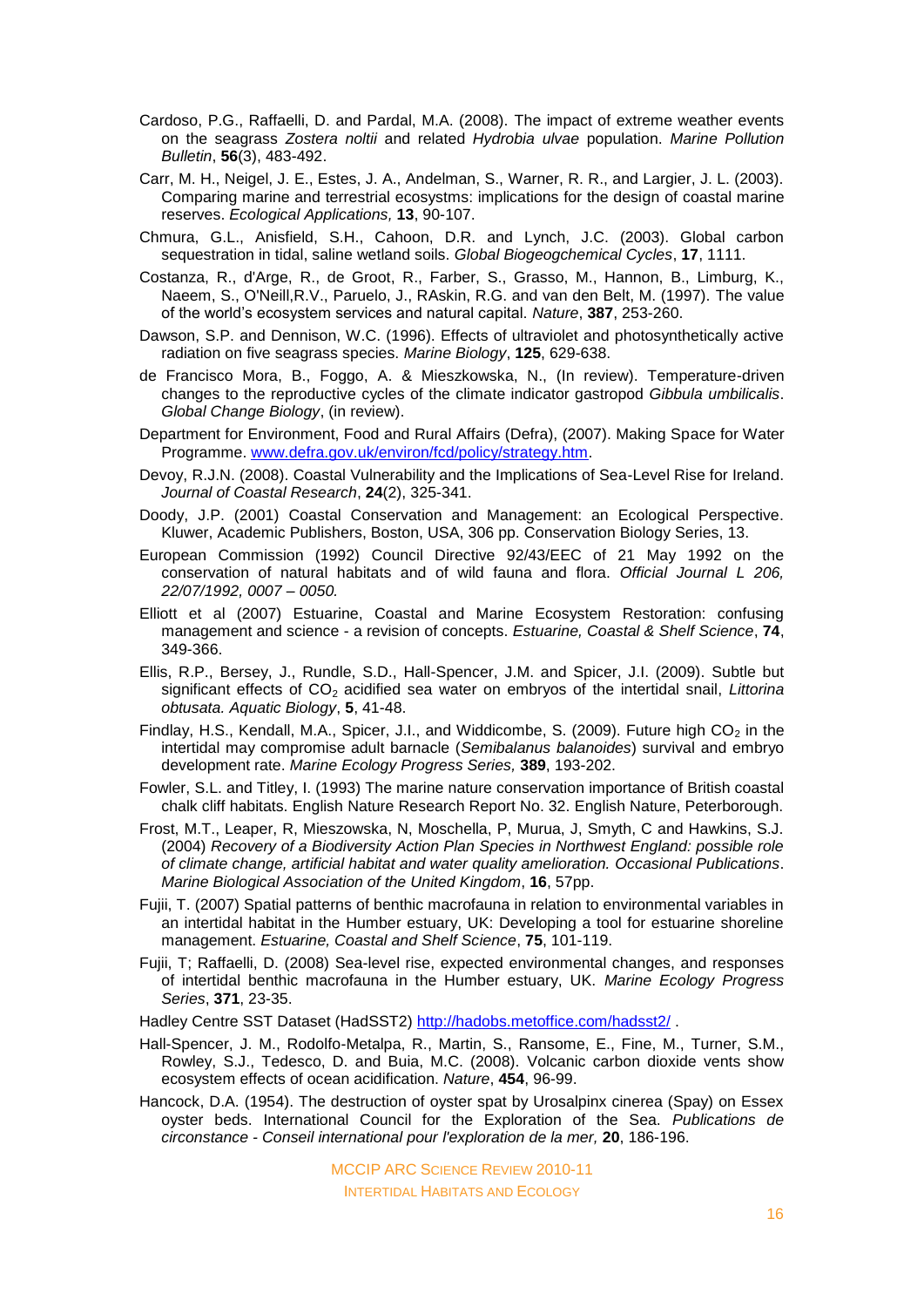- Hawkins, S. J., Moore, P. J., Burrows, M.T., Poloczanska, E., Mieszkowska, N., Herbert, R.J.H., Jenkins, S.R., Thompson, R.C., Genner, M.J., and Southward, A.J. (2008) Complex interactions in a rapidly changing world: responses of rocky shore communities to recent climate change. *Climate Research*, **37**. 123-133.
- Helmuth, B. T. and Denny, M. W. (2003). Predicting Wave Exposure in the Rocky Intertidal Zone: Do Bigger Waves Always Lead to Larger Forces? *Limnology and Oceanography*, **48**, 1338-1345.
- Hirst, J.A. and Attrill, M.J. (2008) Small is beautiful: An inverted view of habitat fragmentation in seagrass beds. *[Estuarine, Coastal and Shelf Science](http://www.sciencedirect.com/science/journal/02727714)*, **78**(4), 811-818.
- Howson, C. (in prep.) Intertidal SAC monitoring, Carmarthen Bay and Estuaries SAC (September 2009). CCW Marine Monitoring Report No: 79, Countryside Council for Wales, Bangor, in prep.
- Hulme, M., Jenkins, G. J., Lu, X., Turnpenny, J. R., Mitchell, T. D., Jones, R. G., Lowe, J., Murphy, J. M., Hassell, D., Boorman, P., McDonald, R. and Hill, S. (2002) Climate Change Scenarios for the United Kingdom: The UKCIP02 Scientific Report. Tyndall Centre for Climate Change Research, School of Environmental Sciences, University of East Anglia, Norwich, UK. 120pp.
- ICES (2003) Report of the ICES Advisory Committee on Ecosystems. *ICES Cooperative Research Report* No. **262**. Copenhagen. 220pp.
- IPCC, (2007). Fourth Assessment Report, Intergovernmental Panel on Climate Change [\(http://www.ipcc.ch/\)](http://www.ipcc.ch/).
- Jackson, E.L., Langmead, O., Evans, J., Ellis, R. And Tyler-Walters, H. (2008) Protecting nationally important marine biodiversity in Wales. Report to the Wales Environment Link from the Marine Life Information Network (MarLIN), pp76.
- Jenouvrier, S., Barbraud, C., and Weimerskirch, H. (2003) Effects of climate variability on the temporal population dynamics of southern fulmars. *Journal of Animal Ecology*, **72**, 576- 587.
- Jones, S.J., Mieszkowska, N. & Wethey, S.D. (2009) Linking thermal tolerances and biogeography: *Mytilus edulis* (L.) at its southern limit on the east coast of the United States. *Biological Bulletin*, **217**, 73-85.
- Kennish, M.J. (2002) Environmental threats and environmental future of estuaries. *Environmental Conservation*, **29**, 78-107
- Lefebvre, A., Thompson, C.E.L., Collins, K. And Amos, C.L., (2009) Use of a high-resolution profiling sonar and a towed video camera to map a *Zostera marina* bed, Solent, UK. *[Estuarine, Coastal and Shelf Science](http://www.sciencedirect.com/science/journal/02727714)*, **82**(2), 323-334.
- Maggs, C., Mineur, F., Bishop J. and McCollin, T. (2010) Non-Natives *in* MCCIP Annual Report Card 2010-11, MCCIP Science Review, 15pp. [www.mccip.org.uk/arc](http://www.mccip.org.uk/arc)
- Marine Biodiversity and Climate Change Project: MarClim. [www.mba.ac.uk/marclim](http://www.mba.ac.uk/marclim)

Marine Environmental Change Network. [www.mba.ac.uk/mecn](http://www.mba.ac.uk/mecn)

- McLusky, D. (1989) The Estuarine Ecosystem. 2<sup>nd</sup> Edn. Blackie and Sons Ltd. London.
- Mercer, T.(in prep) Intertidal SAC monitoring, Pen Llyn a'r Sarnau SAC, July 2009. CCW Marine Monitoring Report No: 78, Countryside Council for Wales, Bangor.
- Mieszkowska, N., M.A. Kendall, S.J. Hawkins, R. Leaper, P. Williamson<sup>,</sup> N.J. Hardman-Mountford and Southward, A.J. (2006). Changes in the range of some common rocky shore species in Britain - a response to climate change? *Hydrobiologia*, **555**, 241-251.
- Mieszkowska, N., Hawkins, S.J., Burrows, M.T. & Kendall, M.A. (2007) Long-term changes in the geographic distribution and population structures of some near-limit populations of *Osilinus lineatus* in Britain and Ireland. *Journal of the Marine Biological Association of the U.K.*, **87**, 5379/1-9.
- Mieszkowska, N. (2009a) Intertidal Indicators of climate and global change. In: Climate Change. Ed. M. Letcher, p281-297. Elsevier, Oxford, UK.
- Mieszkowska. N. (2009b) MarClim Annual Welsh Intertidal Climate Monitoring Survey 2008. Report to Countryside Council For Wales. CCW Science Report No 874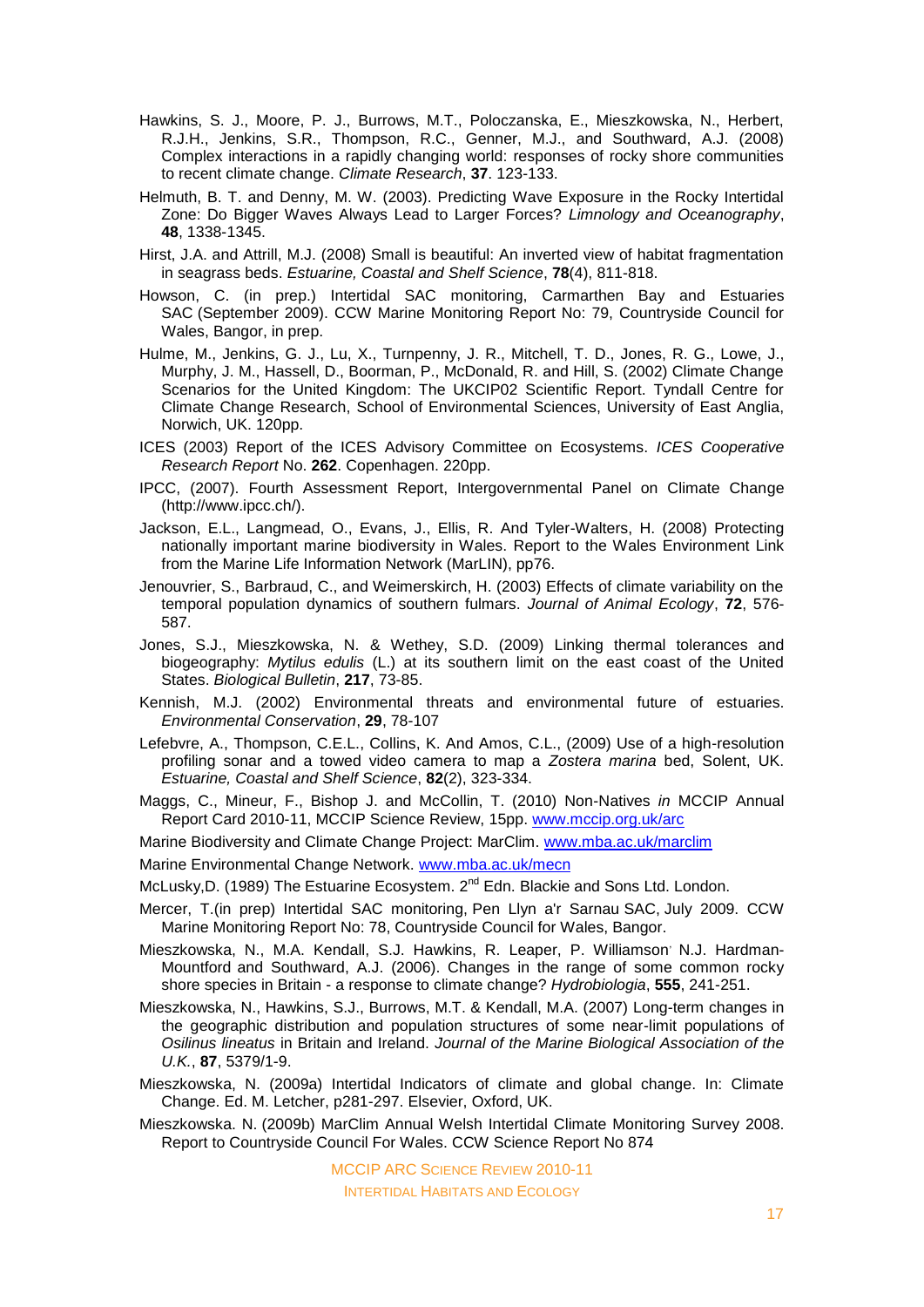- Mieszkowska. N. (2010) MarClim Annual Welsh Intertidal Climate Monitoring Survey 2009. Report to Countryside Council For Wales. CCW Science Report No 921.
- Miles, H., Widdicombe, S., Spicer, J.I. and Hall-Spencer, J. (2006) Effects of anthropogenic seawater acidification on acid–base balance in the sea urchin *Psammechinus miliaris. Marine Pollution Bulletin*, **54**, 89-96.
- Minchin, D., Duggan, C.B., Holmes, J.M.C. and Neiland, S. (1993) Introductions of exotic species associated with Pacific oyster transfers from France to Ireland. ICES. Mariculture, Copenhagen. DK. 1993. 1-11.
- Miossec, L, Le Deuff, R.M. and Goulletquer, P. (2009). Alien species alert: *Crassostrea gigas* (Pacific oyster). *ICES Cooperative Research Report* No. **299**. 47p.
- Moore, P., and Hawkins, S.J.H., (In review). Phenological changes in northern and southern 'keystone' intertidal grazers in response to climate warming. *Global Change Biology*, in review.
- Nottage, A S. and Robertson, P.A. (2005) The saltmarsh creation handbook: A project manager's guide to the creation of saltmarsh and mudflat. RSPB, Sandy, and CIWEM, London.
- OSPAR Commission (2008) OSPAR List of Threatened and/or Declining Species and Habitats, 2008-6, 4pp.
- OSPAR Commission (2008) Case Reports for the OSPAR List of Threatened and/or Declining Species and Habitats, 261pp. Publication Number 358.
- Poloczanska, E.S., Hawkins, S.J., Southward, A.J. and Burrows, M.T. (2008) Modeling the response of populations of competing species to climate change. *Ecology*, **89**, 3138-3149.
- Rasmussen, E. (1977). The wasting disease of eelgrass (*Zostera marina*) and its effects on environmental factors and fauna. In Seagrass ecosystems; a scientific perspecitive, (eds. C.P. Roy and C. Helfferich), pp. 1-52. Marcel Dekker, New York.
- Reed, D.J. (1988) Sediment dynamics and deposition in a retreating coastal salt marsh. *Estuarine, Coastal and Shelf Science*, **26**, 67-79.
- Reed, B.J. and Hovel, K.A., (2006). [Seagrass habitat disturbance: how loss and](http://www.int-res.com/articles/meps2006/326/m326p133.pdf)  [fragmentation of eelgrass Zostera marina influences epifaunal abundance and diversity.](http://www.int-res.com/articles/meps2006/326/m326p133.pdf) *Marine Ecology Progress Series*, **326**, 133-143.
- Reise, K. and van Beusekom, J.E.E. (2008) Interactive effects of global and regional change on a coastal ecosystem. *[Helgoland Marine Research](http://www.springerlink.com/content/103796/?p=e0bb3d3cd2794a43990a27035b44792d&pi=0)*, **62**, 85-91.
- Scavia, D., Field, J.C., Boesch, D.F., Buddemeier, R.W., Burkett, V., Cayan, D.R., Fogarty, M., Harwell, M.A., Howarth, R.W., Mason, C., Reed, D.J., Royer, T.C., Sallenger, A.H. and Titus, J.G. (2002) Climate Change Impacts on U.S. Coastal and Marine Ecosystems. *[Estuaries and Coasts](http://www.springerlink.com/content/120846/?p=73caad22d8d843c7a1d001b690f0dbc2&pi=0)*, **25**, 149-164.
- Schiel, D.R., Steinbeck, J.R, and Foster, M.S. (2004) Ten [years of induced ocean warming](http://www.esajournals.org/doi/abs/10.1890/03-3107)  [causes comprehensive changes in marine benthic](http://www.esajournals.org/doi/abs/10.1890/03-3107) communities. *Ecology*, **85**(7), 1833- 1839.
- Shafer, D.J., Wyllie-Echeverria, S., and Sherman, T.J. (2008) The potential role of climate in the distribution and zonation of the introduced seagrass Zostera japonica in North America. *Aquatic Botany*, **89**(3), 297-302.
- Shi, Z., (1993). Recent saltmarsh accretion and sea level fluctuations in the Dyfi Estuary, central Cardigan Bay, Wales, UK. Geo-Marine Letters, 13, 182-188.
- Short, D.T. and Neckles, H.A. (1999) The effects of global climate change on seagrasses. *Aquatic Botany*, **63**, 169-196.
- Smith, P.E. (1985) Year-class strength and survival of O-group clupeoids. *Canadian Journal of Fisheries and Aquatic Sciences*, **42**, 69-82.
- Southward, A.J. (1958) Note on the temperature tolerances of some intertidal animals in relation to environmental temperatures and geographical distribution. *Journal of the Marine Biological Association of the United Kingdom*, **37** (1), 49-66.